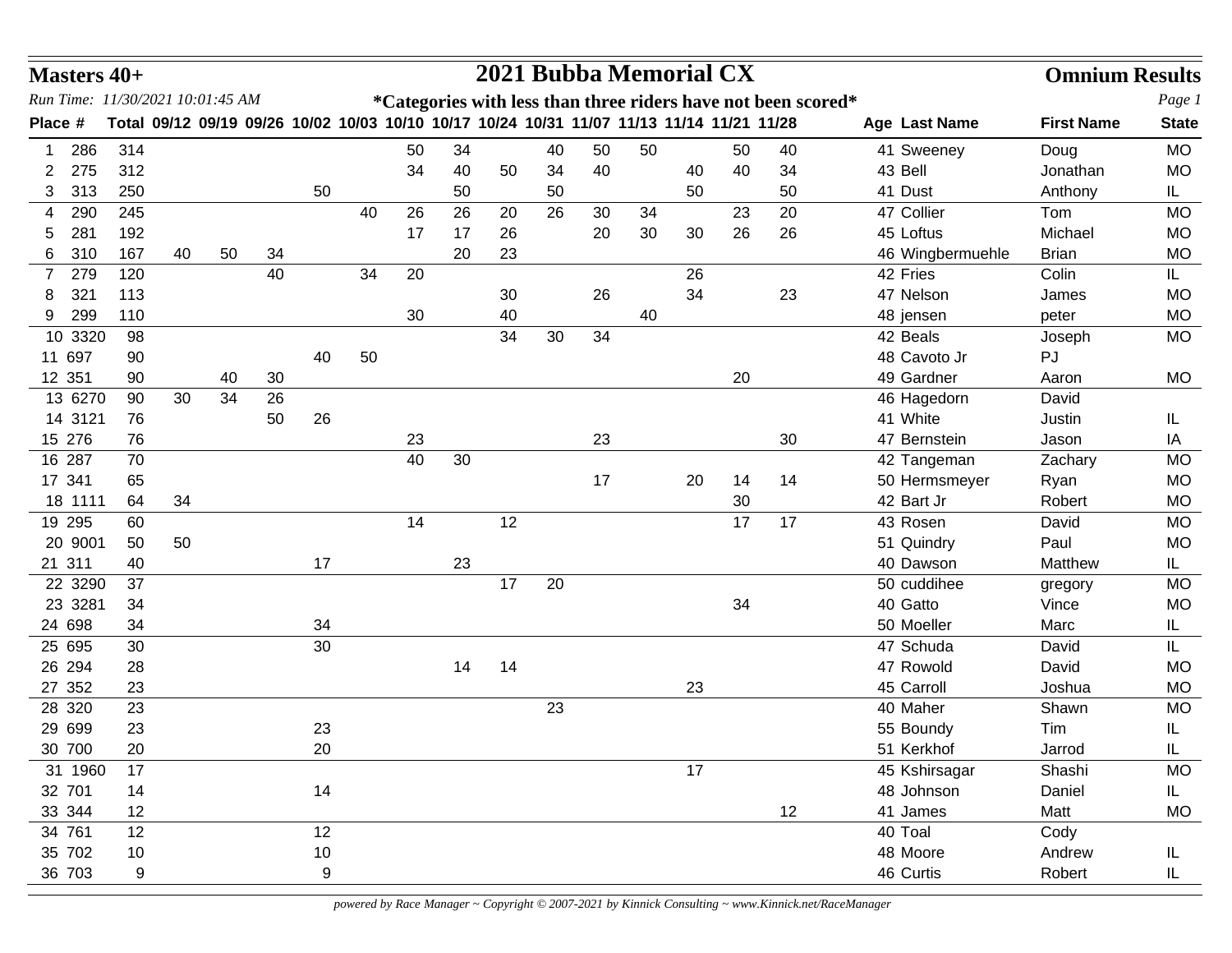|         | <b>Masters 50+</b> |     |                                                                                           |    |    |    |    |    |    |    | 2021 Bubba Memorial CX |    |    |                                                               |   |               | <b>Omnium Results</b> |              |
|---------|--------------------|-----|-------------------------------------------------------------------------------------------|----|----|----|----|----|----|----|------------------------|----|----|---------------------------------------------------------------|---|---------------|-----------------------|--------------|
|         |                    |     | Run Time: 11/30/2021 10:01:45 AM                                                          |    |    |    |    |    |    |    |                        |    |    | *Categories with less than three riders have not been scored* |   |               |                       | Page 1       |
| Place # |                    |     | Total 09/12 09/19 09/26 10/02 10/03 10/10 10/17 10/24 10/31 11/07 11/13 11/14 11/21 11/28 |    |    |    |    |    |    |    |                        |    |    |                                                               |   | Age Last Name | <b>First Name</b>     | <b>State</b> |
|         | 288                | 350 |                                                                                           |    |    | 50 |    |    | 50 | 50 | 50                     | 50 | 50 | 50                                                            |   | 52 Bobelak    | Michael               | <b>MO</b>    |
| 2       | 317                | 310 | 40                                                                                        | 40 |    |    | 34 | 50 |    | 26 | 30                     | 30 | 30 | 30                                                            |   | 52 Phillips   | Timothy               | <b>MO</b>    |
| 3       | 307                | 271 | 34                                                                                        | 34 |    |    | 40 | 40 | 34 |    |                        | 26 | 23 | 40                                                            |   | 57 Young      | Dan                   | <b>MO</b>    |
| 4       | 2850               | 164 |                                                                                           |    |    |    | 50 |    |    | 34 | 40                     |    | 40 |                                                               |   | 50 Seaver     | Erik                  | <b>MO</b>    |
| 5       | 300                | 121 |                                                                                           |    |    | 26 |    | 34 |    | 12 |                        | 23 |    | 26                                                            |   | 56 Klages     | James                 | <b>MO</b>    |
| 6       | 340                | 119 |                                                                                           |    |    |    |    |    |    | 17 | 34                     | 34 | 34 |                                                               |   | 52 Westerbeck | <b>Brett</b>          | <b>MO</b>    |
| 7       | 330                | 113 |                                                                                           |    |    |    |    |    | 30 | 23 |                        |    | 26 | 34                                                            |   | 57 Frey       | Scott                 | <b>MO</b>    |
| 8       | 619                | 100 | 50                                                                                        | 50 |    |    |    |    |    |    |                        |    |    |                                                               |   | 54 Kakouris   | Tim                   |              |
| 9       | 278                | 94  |                                                                                           |    |    | 34 |    | 30 |    | 10 |                        | 20 |    |                                                               |   | 52 Craig      | Jim                   | <b>MO</b>    |
| 10      | 291                | 91  |                                                                                           |    | 34 |    | 23 |    |    |    |                        | 17 | 17 |                                                               |   | 58 Merideth   | Gary                  | IL.          |
| 11      | 322                | 54  |                                                                                           |    |    |    |    |    | 40 | 14 |                        |    |    |                                                               |   | 55 Adelmann   | Mike                  | <b>MO</b>    |
| 12      | 1851               | 50  |                                                                                           |    | 50 |    |    |    |    |    |                        |    |    |                                                               |   | 55 Dooley     | Timothy               | <b>MO</b>    |
| 13      | 355                | 40  |                                                                                           |    |    |    |    |    |    |    |                        | 40 |    |                                                               |   | 59 bratton    | darrell               | IL.          |
| 14      | 9000               | 40  |                                                                                           |    |    |    |    |    |    | 40 |                        |    |    |                                                               |   | 51 Quindry    | Paul                  | <b>MO</b>    |
| 15      | 277                | 40  |                                                                                           |    |    | 40 |    |    |    |    |                        |    |    |                                                               |   | 51 Carter     | Paul                  | TN           |
| 16      | 704                | 40  |                                                                                           |    | 40 |    |    |    |    |    |                        |    |    |                                                               |   | 54 Krebs      | Ken                   | IL.          |
| 17      | 342                | 40  |                                                                                           |    |    |    |    |    |    | 20 |                        |    | 20 |                                                               |   | 52 Cleeland   | Chris                 | <b>MO</b>    |
| 18      | 1880               | 35  |                                                                                           |    |    |    |    | 26 |    | 9  |                        |    |    |                                                               |   | 59 Sweetin    | Shawn                 | <b>MO</b>    |
| 19      | 3260               | 30  |                                                                                           |    |    |    |    |    |    | 30 |                        |    |    |                                                               | 1 | dyer          | gary                  | IL.          |
| 20      | 1770               | 30  |                                                                                           |    |    |    | 30 |    |    |    |                        |    |    |                                                               |   | 55 Biundo     | Vito                  | <b>MO</b>    |
| 21      | 274                | 30  |                                                                                           |    |    | 30 |    |    |    |    |                        |    |    |                                                               |   | 53 Beauvais   | Jay                   | <b>MO</b>    |
| 22      | 760                | 30  |                                                                                           |    | 30 |    |    |    |    |    |                        |    |    |                                                               |   | 50 Brown      | Chris                 |              |
| 23      | 625                | 30  | 30                                                                                        |    |    |    |    |    |    |    |                        |    |    |                                                               |   | 59 Reyes      | Alfonso               |              |
| 24      | 316                | 26  |                                                                                           |    |    |    | 26 |    |    |    |                        |    |    |                                                               |   | 55 Jones      | Lenny                 | <b>MO</b>    |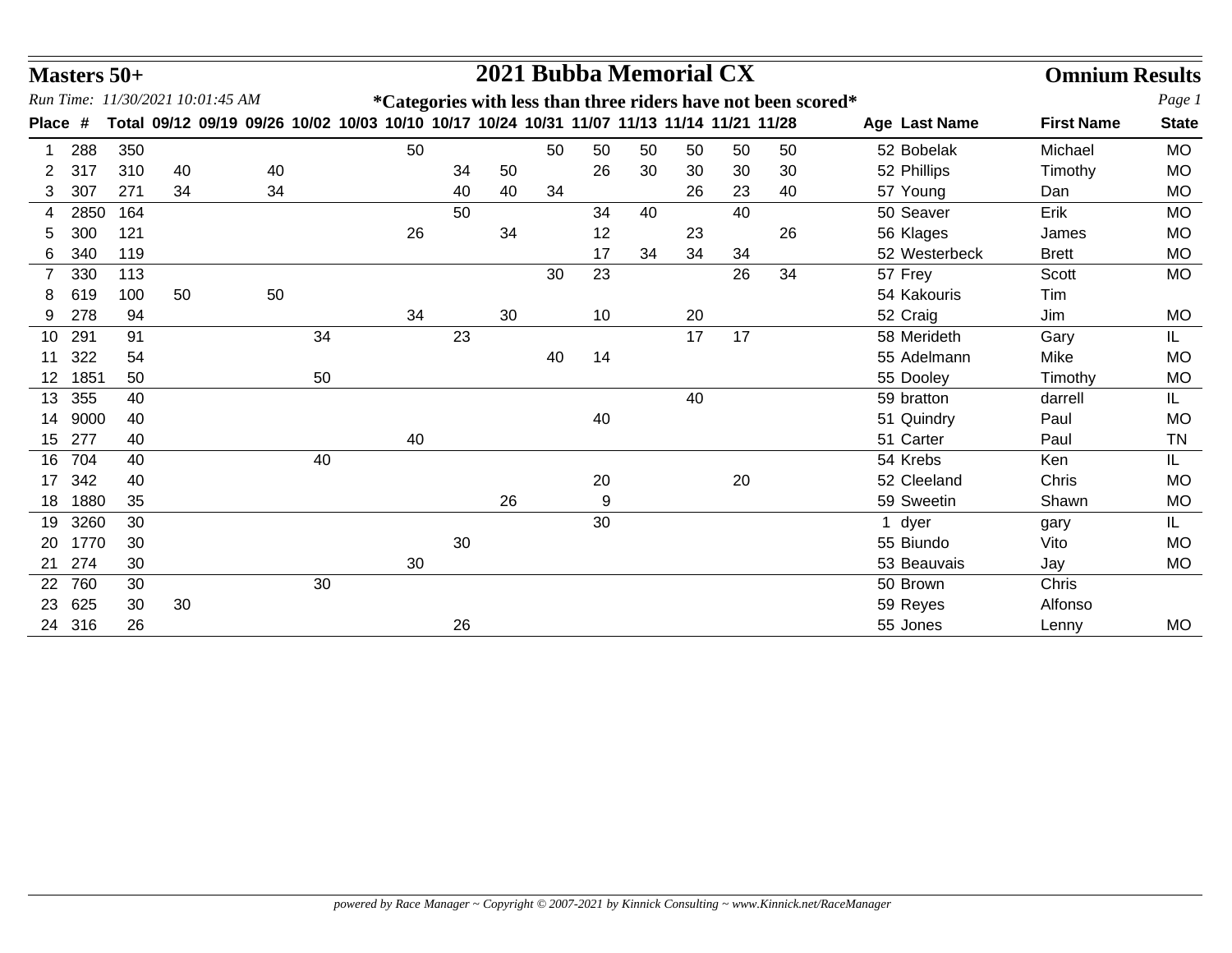|         |        | Masters 60+ |                                     |    |    |  |    |    | 2021 Bubba Memorial CX                                |    |    |    |    |    |                                                                       |               | <b>Omnium Results</b> |              |
|---------|--------|-------------|-------------------------------------|----|----|--|----|----|-------------------------------------------------------|----|----|----|----|----|-----------------------------------------------------------------------|---------------|-----------------------|--------------|
|         |        |             | Run Time: 11/30/2021 10:01:45 AM    |    |    |  |    |    |                                                       |    |    |    |    |    | <i>*</i> Categories with less than three riders have not been scored* |               |                       | Page 1       |
| Place # |        |             | Total 09/12 09/19 09/26 10/02 10/03 |    |    |  |    |    | 10/10 10/17 10/24 10/31 11/07 11/13 11/14 11/21 11/28 |    |    |    |    |    |                                                                       | Age Last Name | <b>First Name</b>     | <b>State</b> |
|         | 283    | 458         |                                     | 50 | 50 |  | 34 | 50 | 40                                                    | 40 | 40 | 50 | 40 | 34 | 30                                                                    | 63 McCann     | Terry                 | <b>MO</b>    |
|         | 289    | 318         |                                     |    | 34 |  | 40 |    | 34                                                    | 50 | 34 |    | 26 | 50 | 50                                                                    | 63 Braet      | Dana                  | <b>MO</b>    |
| 3       | 284    | 277         |                                     |    |    |  | 50 | 40 | 50                                                    |    |    | 40 | 34 | 40 | 23                                                                    | 63 Schwantner | James                 | <b>MO</b>    |
| 4       | 315    | 237         |                                     |    |    |  |    | 34 | 23                                                    | 34 | 26 | 34 | 30 | 30 | 26                                                                    | 65 Farrell    | Craig                 | <b>MO</b>    |
| 5.      | 296    | 159         |                                     |    |    |  | 26 | 30 | 30                                                    |    | 30 |    |    | 26 | 17                                                                    | 62 Stika      | Mark                  | МO           |
| 6       | 282    | 139         |                                     |    |    |  | 30 | 23 |                                                       | 26 | 23 |    | 23 |    | 14                                                                    | 69 McAllister | Tim                   | <b>MO</b>    |
|         | 326    | 116         |                                     |    |    |  |    |    | 26                                                    |    |    |    | 50 |    | 40                                                                    | 1 dyer        | gary                  | IL.          |
| 8       | 331    | 113         |                                     |    |    |  |    |    |                                                       | 30 | 20 |    | 20 | 23 | 20                                                                    | 61 Roberts    | Dennis                | <b>MO</b>    |
| 9       | 345    | 90          |                                     | 34 | 30 |  |    |    |                                                       |    |    | 26 |    |    |                                                                       | 68 Vennell    | Kenneth               | IL.          |
|         | 10 314 | 86          |                                     | 40 |    |  |    | 26 | 20                                                    |    |    |    |    |    |                                                                       | 61 Gausnell   | Seth                  | <b>MO</b>    |
|         | 11 323 | 84          |                                     |    |    |  |    |    |                                                       |    | 50 |    |    |    | 34                                                                    | 62 Faust      | Bernd                 | <b>MO</b>    |
|         | 12 308 | 43          |                                     |    |    |  |    | 20 |                                                       |    |    | 23 |    |    |                                                                       | 76 Behring    | George                | <b>MO</b>    |
|         | 13 337 | 40          |                                     |    | 40 |  |    |    |                                                       |    |    |    |    |    |                                                                       | 60 Lewis      | Kent                  | IL           |
|         | 14 339 | 34          |                                     |    |    |  |    |    |                                                       |    | 17 |    | 17 |    |                                                                       | 66 Reimbold   | John                  | IL           |
|         | 15 346 | 30          |                                     |    |    |  |    |    |                                                       |    |    | 30 |    |    |                                                                       | 67 Sargent    | Dale                  | <b>MO</b>    |
|         | 16 356 | 14          |                                     |    |    |  |    |    |                                                       |    |    |    | 14 |    |                                                                       | 63 Freilich   | Ronald                | <b>MO</b>    |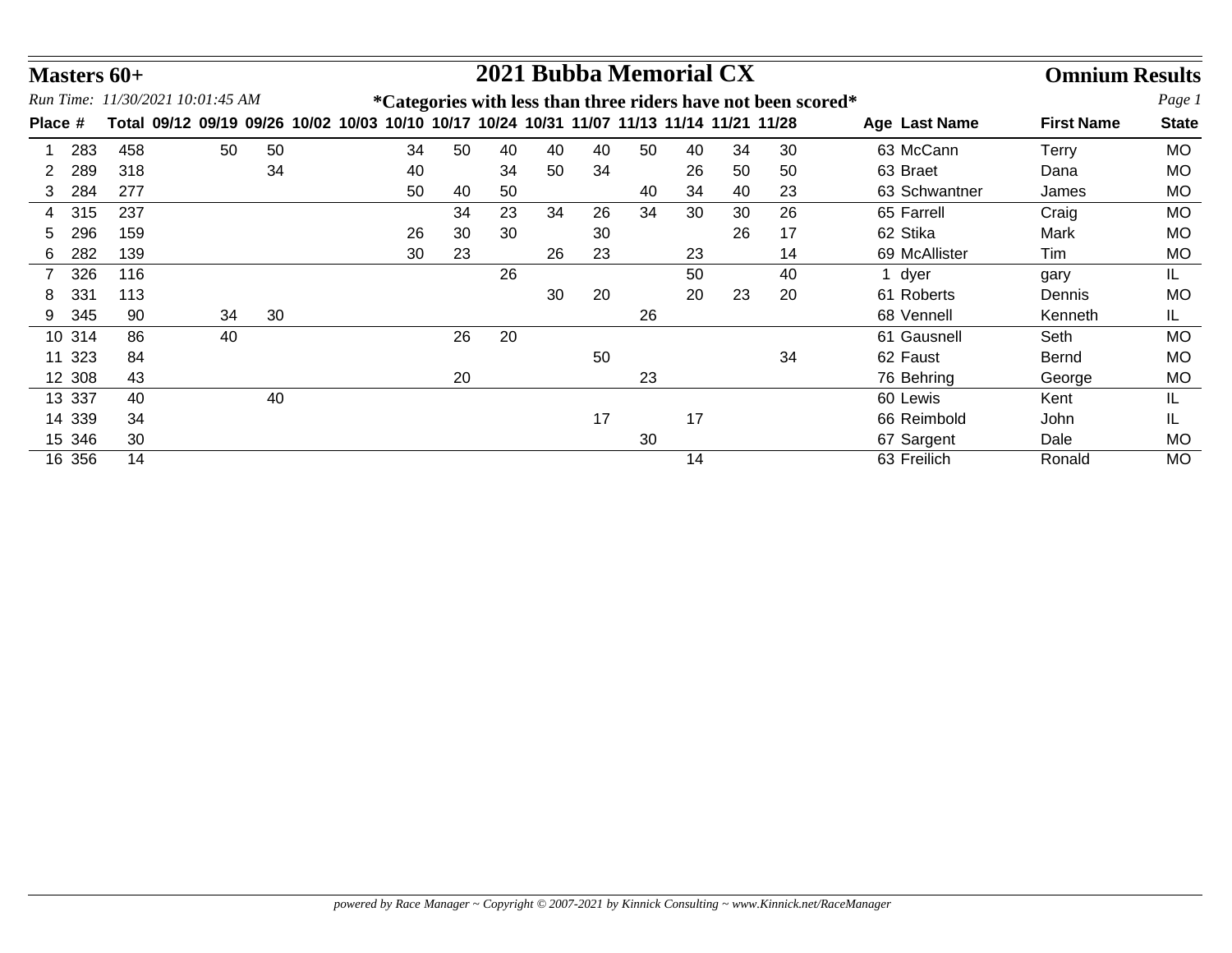| <b>Singlespeed</b> |         |     |    |                                  |    |    |    |    |    | 2021 Bubba Memorial CX                                                                    |    |    |    |    |    |                                                               |               | <b>Omnium Results</b> |              |
|--------------------|---------|-----|----|----------------------------------|----|----|----|----|----|-------------------------------------------------------------------------------------------|----|----|----|----|----|---------------------------------------------------------------|---------------|-----------------------|--------------|
|                    |         |     |    | Run Time: 11/30/2021 10:01:45 AM |    |    |    |    |    |                                                                                           |    |    |    |    |    | *Categories with less than three riders have not been scored* |               |                       | Page 1       |
| Place #            |         |     |    |                                  |    |    |    |    |    | Total 09/12 09/19 09/26 10/02 10/03 10/10 10/17 10/24 10/31 11/07 11/13 11/14 11/21 11/28 |    |    |    |    |    |                                                               | Age Last Name | <b>First Name</b>     | <b>State</b> |
|                    | 298     | 438 |    | 30                               | 40 |    | 40 | 40 | 40 | 40                                                                                        | 40 | 50 | 34 | 34 | 50 |                                                               | 40 henry      | peat                  | <b>MO</b>    |
| 2                  | 280     | 250 |    |                                  |    |    | 50 |    | 50 | 50                                                                                        |    |    | 50 | 50 |    |                                                               | 29 Kukla      | <b>Brian</b>          | <b>MO</b>    |
| 3                  | 312     | 184 | 50 | 40                               | 30 | 34 |    | 30 |    |                                                                                           |    |    |    |    |    |                                                               | 41 White      | Justin                | IL.          |
| 4                  | 303     | 172 |    |                                  |    |    | 34 | 34 |    | 34                                                                                        |    | 40 |    | 30 |    |                                                               | 42 Bruns      | Daniel                | <b>MO</b>    |
| 5                  | 301     | 162 |    |                                  | 26 |    |    |    | 26 |                                                                                           | 30 |    | 40 |    | 40 |                                                               | 42 Ogilvie    | Scott                 | <b>MO</b>    |
| 6                  | 328     | 132 |    |                                  | 34 |    |    |    | 34 | 30                                                                                        | 34 |    |    |    |    |                                                               | 40 Gatto      | Vince                 | <b>MO</b>    |
|                    | 324     | 110 |    |                                  |    |    |    |    | 30 | 23                                                                                        | 23 |    |    |    | 34 |                                                               | 37 Bible      | Cage                  | <b>MO</b>    |
| 8                  | 3131    | 100 |    |                                  | 50 | 50 |    |    |    |                                                                                           |    |    |    |    |    |                                                               | 41 Dust       | Anthony               | IL           |
| 9                  | 639     | 84  | 34 | 50                               |    |    |    |    |    |                                                                                           |    |    |    |    |    |                                                               | 45 Harp       | Tom                   |              |
|                    | 10 3110 | 74  |    | 34                               |    | 40 |    |    |    |                                                                                           |    |    |    |    |    |                                                               | 40 Dawson     | Matthew               | IL           |
| 11                 | 638     | 63  | 40 |                                  | 23 |    |    |    |    |                                                                                           |    |    |    |    |    |                                                               | 41 Allen      | Justin                |              |
| 12 333             |         | 52  |    |                                  |    |    |    |    |    | 26                                                                                        | 26 |    |    |    |    |                                                               | 35 GRANT      | <b>AARON</b>          | <b>MO</b>    |
|                    | 13 7000 | 50  |    |                                  |    |    |    |    |    |                                                                                           | 50 |    |    |    |    |                                                               | 38 Hynes      | Matthew               | <b>MO</b>    |
| 14 293             |         | 50  |    |                                  |    |    |    | 50 |    |                                                                                           |    |    |    |    |    |                                                               | 29 Okenfuss   | Jon                   | <b>MO</b>    |
| 15 304             |         | 46  |    |                                  |    |    | 26 |    | 20 |                                                                                           |    |    |    |    |    |                                                               | 35 Kempa      | August                | <b>MO</b>    |
|                    | 16 1501 | 40  |    |                                  |    |    |    |    |    |                                                                                           |    |    |    | 40 |    |                                                               | 37 Hartzel    | lan                   | <b>MO</b>    |
|                    | 17 8500 | 34  |    |                                  |    |    |    |    |    |                                                                                           |    | 34 |    |    |    |                                                               | 1 Hilliard    | Phil                  | <b>MO</b>    |
| 18 285             |         | 30  |    |                                  |    |    | 30 |    |    |                                                                                           |    |    |    |    |    |                                                               | 50 Seaver     | Erik                  | <b>MO</b>    |
| 19 706             |         | 30  |    |                                  |    | 30 |    |    |    |                                                                                           |    |    |    |    |    |                                                               | 38 Shough     | Joshua                | IL.          |
| 20 325             |         | 23  |    |                                  |    |    |    |    | 23 |                                                                                           |    |    |    |    |    |                                                               | 27 Cox        | Nathan                | <b>MO</b>    |
| 21 306             |         | 23  |    |                                  |    |    | 23 |    |    |                                                                                           |    |    |    |    |    |                                                               | 39 Jones      | Cassie                | <b>MO</b>    |
| 22 335             |         | 20  |    |                                  |    |    |    |    |    | 20                                                                                        |    |    |    |    |    |                                                               | 51 Kohanyi    | Dennis                | <b>MO</b>    |
| 23 334             |         | 17  |    |                                  |    |    |    |    |    | 17                                                                                        |    |    |    |    |    |                                                               | 34 Whitehurst | Sean                  | <b>MO</b>    |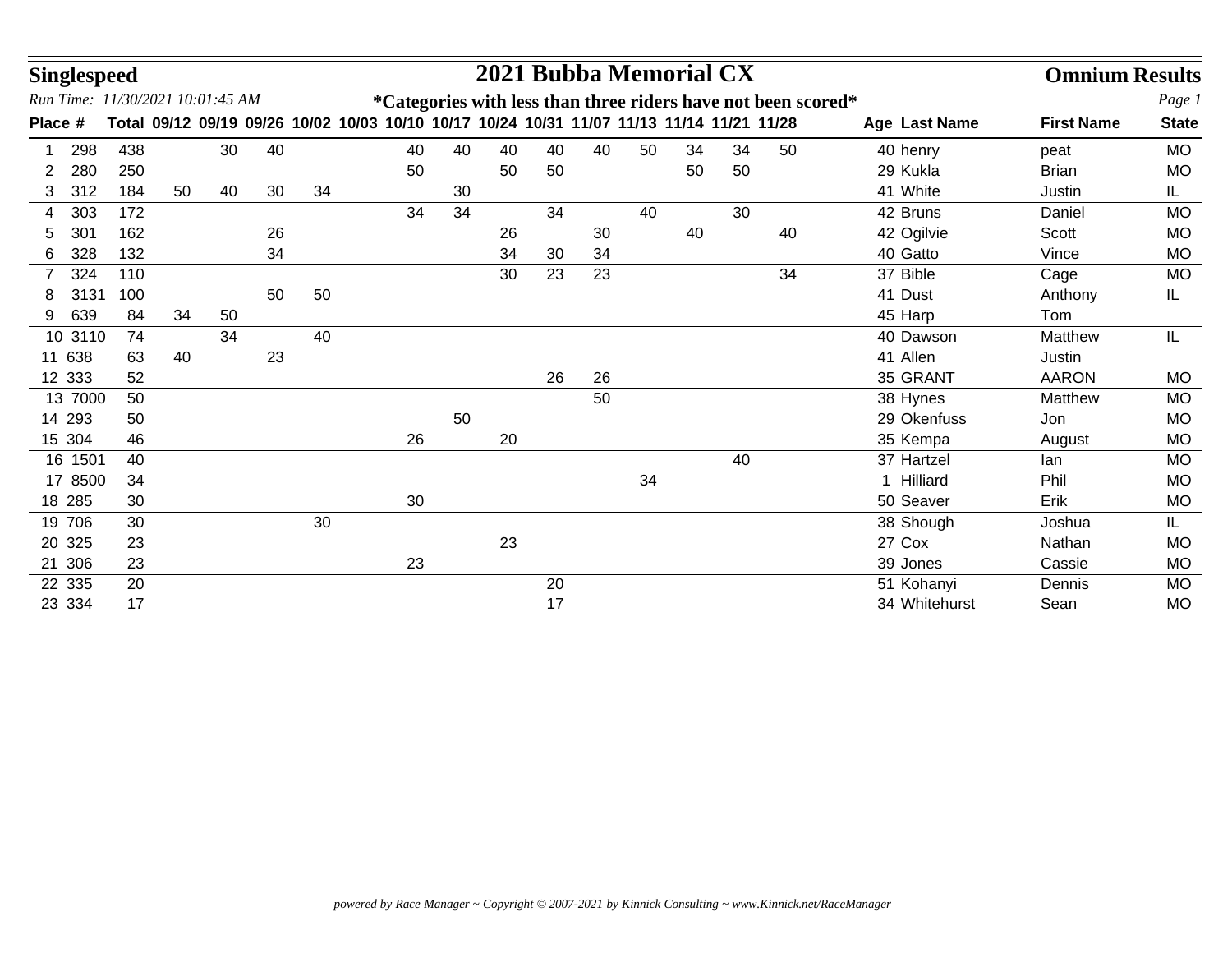|                | <b>Juniors</b> |     |                                  |    |    |    |    |    |    |    |    |    | 2021 Bubba Memorial CX                                                                    |    |                | <b>Omnium Results</b> |              |
|----------------|----------------|-----|----------------------------------|----|----|----|----|----|----|----|----|----|-------------------------------------------------------------------------------------------|----|----------------|-----------------------|--------------|
|                |                |     | Run Time: 11/30/2021 10:01:45 AM |    |    |    |    |    |    |    |    |    | *Categories with less than three riders have not been scored*                             |    |                |                       | Page 1       |
| Place #        |                |     |                                  |    |    |    |    |    |    |    |    |    | Total 09/12 09/19 09/26 10/02 10/03 10/10 10/17 10/24 10/31 11/07 11/13 11/14 11/21 11/28 |    | Age Last Name  | <b>First Name</b>     | <b>State</b> |
|                | 398            | 224 |                                  |    | 26 |    |    | 50 | 40 | 34 |    | 34 |                                                                                           | 40 | 17 Paine       | Connor                | <b>MO</b>    |
| 2              | 410            | 183 |                                  | 34 | 23 |    |    |    | 30 | 26 | 40 | 30 |                                                                                           |    | 16 Autry       | Amara                 |              |
| 3              | 618            | 153 | 50                               |    | 30 | 23 | 50 |    |    |    |    |    |                                                                                           |    | 12 Hagedorn    | Grady                 |              |
| 4              | 401            | 150 |                                  |    |    |    |    | 34 | 26 | 30 | 26 |    |                                                                                           | 34 | 17 Chase       | Naftali               | <b>MO</b>    |
| 5              | 412            | 140 |                                  |    |    |    |    |    |    |    |    | 40 | 50                                                                                        | 50 | 14 Westerbeck  | Carson                | <b>MO</b>    |
| 6              | 643            | 111 | 30                               | 30 | 17 |    | 34 |    |    |    |    |    |                                                                                           |    | 14 Hagedorn    | Emily                 |              |
| $\overline{7}$ | 397            | 100 |                                  |    |    |    |    |    |    | 50 |    | 50 |                                                                                           |    | 14 Lembke      | Carter                | <b>MO</b>    |
| 8              | 400            | 100 |                                  | 50 | 50 |    |    |    |    |    |    |    |                                                                                           |    | 17 Reichenbach | Joachim               | <b>MO</b>    |
| 9              | 407            | 94  | 40                               |    | 20 |    |    |    | 34 |    |    |    |                                                                                           |    | 16 mothershead | cozette               | <b>MO</b>    |
| 10             | 1580           | 80  |                                  | 40 | 40 |    |    |    |    |    |    |    |                                                                                           |    | 15 Merlin      | Sawyer                | <b>MO</b>    |
| 11             | 408            | 68  |                                  |    |    |    |    |    |    |    | 34 |    | 34                                                                                        |    | 13 Hermsmeyer  | Morgan                | <b>MO</b>    |
| 12             | 395            | 66  |                                  | 26 |    |    |    | 40 |    |    |    |    |                                                                                           |    | 18 Aranha      | Ash                   | <b>MO</b>    |
| 13             | 415            | 50  |                                  |    |    |    |    |    |    |    | 50 |    |                                                                                           |    | 11 Dickerson   | Logan                 | KY           |
| 14             | 403            | 50  |                                  |    |    |    |    |    | 50 |    |    |    |                                                                                           |    | 17 Baugh       | Logan                 | <b>MO</b>    |
| 15             | 681            | 50  |                                  |    |    | 50 |    |    |    |    |    |    |                                                                                           |    | 11 Flentye     | Henry                 | IL.          |
| 16             | 406            | 40  |                                  |    |    |    |    |    |    |    |    |    | 40                                                                                        |    | 17 Hefele      | Evan                  | <b>MO</b>    |
| 17             | 399            | 40  |                                  |    |    |    |    |    |    | 40 |    |    |                                                                                           |    | 14 Johnson     | Riley                 | <b>MO</b>    |
| 18             | 712            | 40  |                                  |    |    |    | 40 |    |    |    |    |    |                                                                                           |    | 8 Willis       | Isiah                 | IL           |
| 19             | 682            | 40  |                                  |    |    | 40 |    |    |    |    |    |    |                                                                                           |    | 13 Swinand     | George                | IL           |
| 20             | 684            | 34  |                                  |    |    | 34 |    |    |    |    |    |    |                                                                                           |    | 14 Aldana      | Juan Manco            | IL           |
| 21             | 742            | 34  |                                  |    | 34 |    |    |    |    |    |    |    |                                                                                           |    | 1 Kakouris     | Eli                   |              |
| 22             | 644            | 34  | 34                               |    |    |    |    |    |    |    |    |    |                                                                                           |    | 15 Dirnberger  | Lucy                  |              |
| 23             | 420            | 30  |                                  |    |    |    |    |    |    |    |    |    |                                                                                           | 30 | 11 Smith       | <b>Bentley</b>        | IL           |
| 24             | 414            | 30  |                                  |    |    |    |    |    |    |    | 30 |    |                                                                                           |    | 17 Baugh       | Logan                 | <b>MO</b>    |
| 25             | 713            | 30  |                                  |    |    |    | 30 |    |    |    |    |    |                                                                                           |    | 12 Landsom     | Owen                  | IL           |
| 26             | 685            | 30  |                                  |    |    | 30 |    |    |    |    |    |    |                                                                                           |    | 14 Ray         | Jack                  | IL.          |
| 27             | 419            | 26  |                                  |    |    |    |    |    |    |    |    |    |                                                                                           | 26 | 10 Jensen      | Hugo                  | <b>MO</b>    |
| 28             | 683            | 26  |                                  |    |    | 26 |    |    |    |    |    |    |                                                                                           |    | 12 Boquist     | Carl                  | IL           |
| 29             | 686            | 20  |                                  |    |    | 20 |    |    |    |    |    |    |                                                                                           |    | 13 Moore       | Isabella              | IL           |
|                | 30 6421        | 17  |                                  |    |    | 17 |    |    |    |    |    |    |                                                                                           |    | 14 Jensen      | Isabelle              | KS           |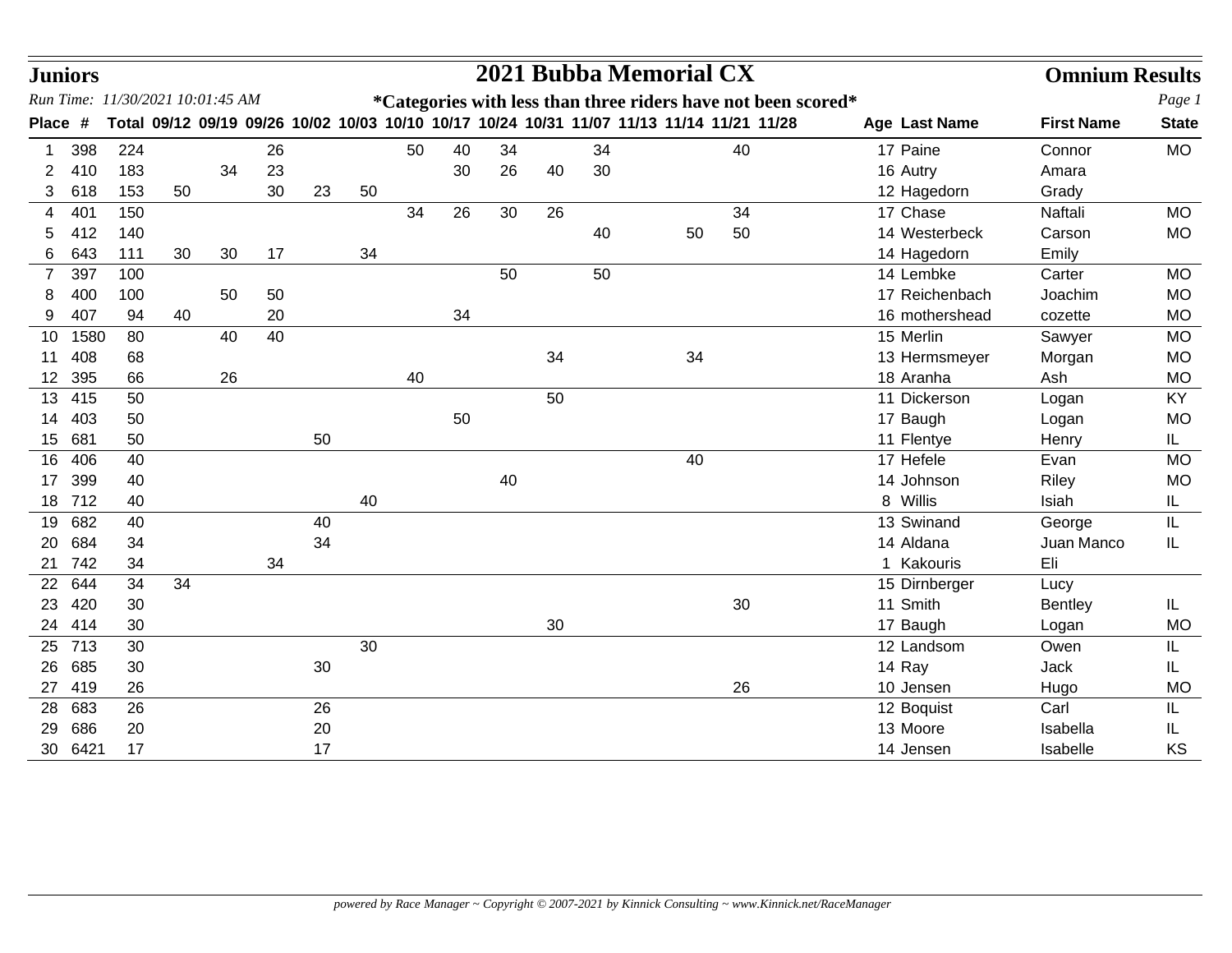|         |       |     | 2021 Bubba Memorial CX<br><b>First Timer/CX Virgin</b>                                                    |               | <b>Omnium Results</b> |              |
|---------|-------|-----|-----------------------------------------------------------------------------------------------------------|---------------|-----------------------|--------------|
|         |       |     | Run Time: 11/30/2021 10:01:45 AM<br><i>*</i> Categories with less than three riders have not been scored* |               |                       | Page 1       |
| Place # |       |     | Total 09/12 09/19 09/26 10/02 10/03 10/10 10/17 10/24 10/31 11/07 11/13 11/14 11/21 11/28                 | Age Last Name | <b>First Name</b>     | <b>State</b> |
|         | - 416 | 50  | 50                                                                                                        | 36 Singh      | Sundeep               | <b>MO</b>    |
|         | -411  | 50  | 50                                                                                                        | 42 Johnson    | Damien                | MO           |
|         | 3 405 | 50  | 50                                                                                                        | 38 lauer      | adam                  | MO           |
|         | 396   | 50  | 50                                                                                                        | 35 keithley   | mike                  | MO           |
| 5.      | 755   | 50  | 50                                                                                                        | 1 Hagedorn    | Jennifer              |              |
| 6       | 756   | -40 | 40                                                                                                        | 1 Grady       | Jon                   |              |
|         | 757   | 34  | 34                                                                                                        | I Landsom     | Julian                |              |
| 8       | 4560  | 30  | 30                                                                                                        | 26 Kieback    | Julia                 | - IL         |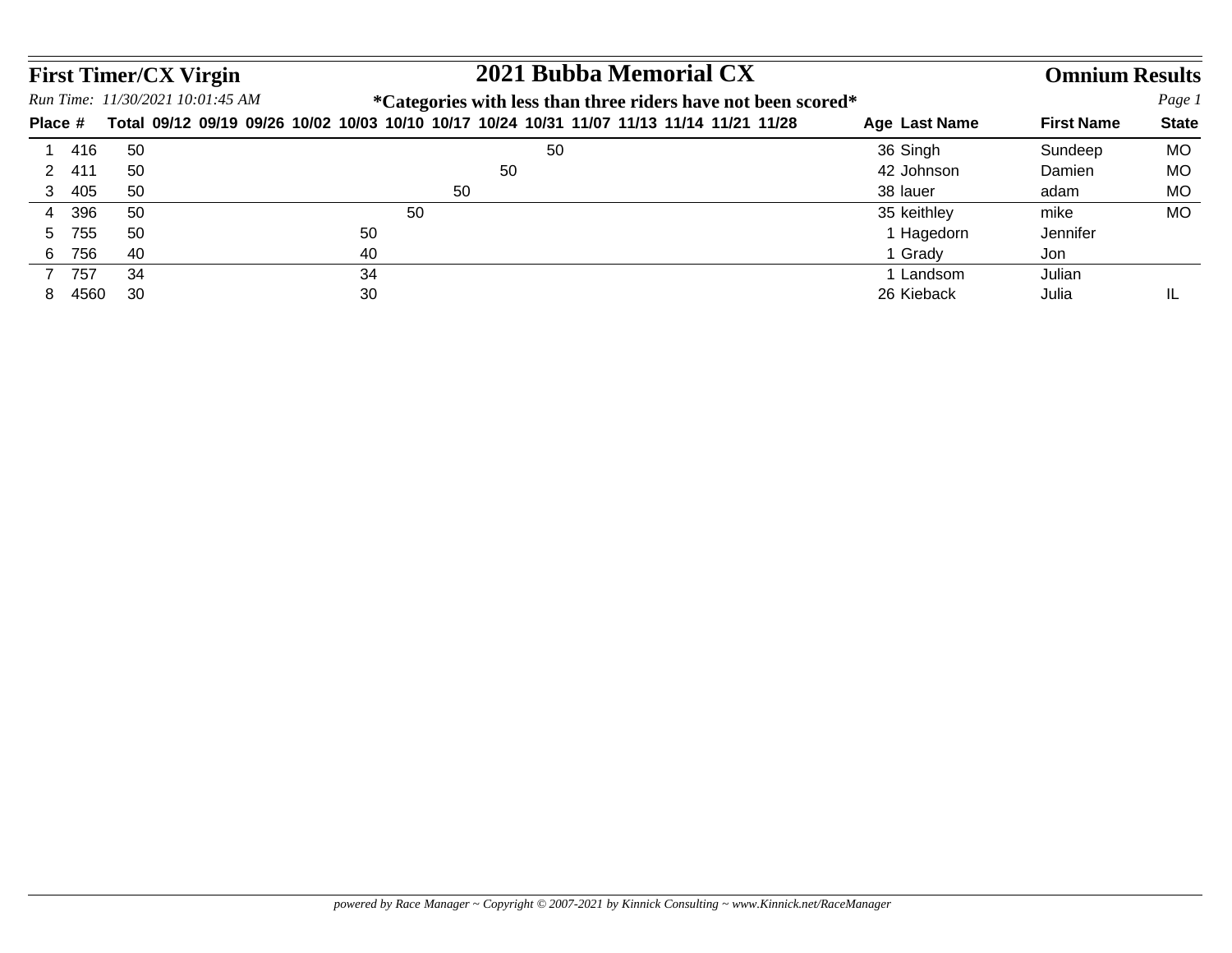|                | <b>Women A</b> |     |                                  |    |    |                                                                                           |    |    |    | 2021 Bubba Memorial CX |    |    |    |    |                                                                       |               | <b>Omnium Results</b> |              |
|----------------|----------------|-----|----------------------------------|----|----|-------------------------------------------------------------------------------------------|----|----|----|------------------------|----|----|----|----|-----------------------------------------------------------------------|---------------|-----------------------|--------------|
|                |                |     | Run Time: 11/30/2021 10:01:45 AM |    |    |                                                                                           |    |    |    |                        |    |    |    |    | <i>*</i> Categories with less than three riders have not been scored* |               |                       | Page 1       |
| Place #        |                |     |                                  |    |    | Total 09/12 09/19 09/26 10/02 10/03 10/10 10/17 10/24 10/31 11/07 11/13 11/14 11/21 11/28 |    |    |    |                        |    |    |    |    |                                                                       | Age Last Name | <b>First Name</b>     | <b>State</b> |
|                | 440            | 464 |                                  |    | 34 |                                                                                           | 40 | 50 | 40 | 50                     | 50 | 50 | 50 | 50 | 50                                                                    | 38 Mcclintock | Amy                   | <b>MO</b>    |
| 2              | 437            | 444 | 40                               | 50 | 50 |                                                                                           |    | 30 | 50 | 40                     | 40 | 40 | 30 | 40 | 34                                                                    | 55 Siegel     | <b>Britta</b>         | <b>MO</b>    |
|                | 452            | 293 | 26                               | 34 | 30 |                                                                                           |    |    | 34 | 26                     | 23 | 34 | 26 | 30 | 30                                                                    | 41 Wilger     | Jamie                 | MO           |
| 4              | 438            | 218 | 34                               |    | 40 |                                                                                           |    | 40 |    | 30                     | 34 |    |    |    | 40                                                                    | 51 Cash       | Carrie                |              |
| 5              | 1910           | 134 |                                  | 40 |    |                                                                                           |    |    |    |                        | 30 | 30 | 34 |    |                                                                       | 34 Vermann    | Kate                  | <b>MO</b>    |
| 6              | 442            | 87  |                                  |    | 23 |                                                                                           |    | 34 | 30 |                        |    |    |    |    |                                                                       | 31 Weaver     | Ashley                | <b>MO</b>    |
| $\overline{7}$ | 459            | 74  |                                  |    |    |                                                                                           |    |    |    | 34                     |    |    | 40 |    |                                                                       | 28 Lessner    | Emily                 | <b>MO</b>    |
| 8              | 3020           | 66  | 23                               | 26 | 17 |                                                                                           |    |    |    |                        |    |    |    |    |                                                                       | 59 Dattilo    | Lisa kay              | <b>MO</b>    |
|                | 2281           | 60  |                                  |    |    |                                                                                           |    |    |    |                        |    |    |    | 34 | 26                                                                    | 22 Biundo     | Chloe                 | MO           |
|                | 10 646         | 56  | 30                               |    | 26 |                                                                                           |    |    |    |                        |    |    |    |    |                                                                       | 36 Overbey    | <b>Brianna</b>        |              |
| 11             | 707            | 50  |                                  |    |    |                                                                                           | 50 |    |    |                        |    |    |    |    |                                                                       | 40 Isermann   | Katie                 | IL           |
|                | 12 645         | 50  | 50                               |    |    |                                                                                           |    |    |    |                        |    |    |    |    |                                                                       | 18 Dishong    | Ella                  |              |
|                | 13 674         | 50  |                                  | 30 | 20 |                                                                                           |    |    |    |                        |    |    |    |    |                                                                       | 42 Reinbold   | Claire                |              |
|                | 14 708         | 34  |                                  |    |    |                                                                                           | 34 |    |    |                        |    |    |    |    |                                                                       | 31 Engle      | Haley                 | IL           |
|                | 15 7110        | 30  |                                  |    |    |                                                                                           | 30 |    |    |                        |    |    |    |    |                                                                       | 35 Shields    | Laura                 | IL           |
|                | 16 464         | 26  |                                  |    |    |                                                                                           |    |    |    |                        | 26 |    |    |    |                                                                       | 38 Henry      | Claire                | <b>MO</b>    |
|                | 17 722         | 26  |                                  |    |    |                                                                                           | 26 |    |    |                        |    |    |    |    |                                                                       | 35 Kelly      | Megan                 | IL           |
|                | 18 6420        | 20  | 20                               |    |    |                                                                                           |    |    |    |                        |    |    |    |    |                                                                       | 14 Jensen     | <b>Isabelle</b>       | KS           |
|                | 19 680         | 14  |                                  |    | 14 |                                                                                           |    |    |    |                        |    |    |    |    |                                                                       | 43 Guilford   | <b>Brianne</b>        | IL           |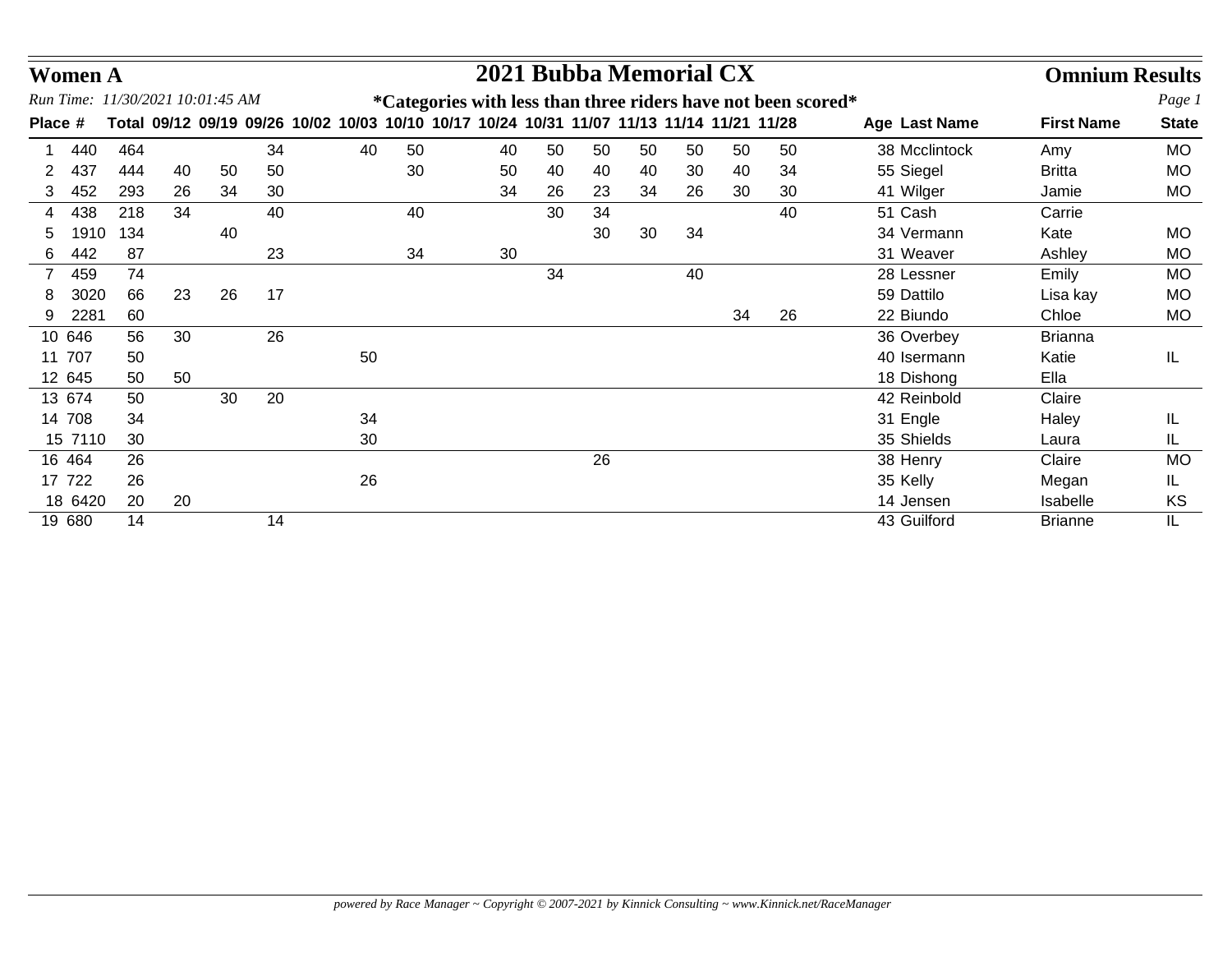|         | <b>Women B</b> |     |                                  |    |    |    |                                                                                           |    |    |    |    |    | 2021 Bubba Memorial CX |    |                  |                  | <b>Omnium Results</b> |              |
|---------|----------------|-----|----------------------------------|----|----|----|-------------------------------------------------------------------------------------------|----|----|----|----|----|------------------------|----|------------------|------------------|-----------------------|--------------|
|         |                |     | Run Time: 11/30/2021 10:01:45 AM |    |    |    | *Categories with less than three riders have not been scored*                             |    |    |    |    |    |                        |    |                  |                  |                       | Page 1       |
| Place # |                |     |                                  |    |    |    | Total 09/12 09/19 09/26 10/02 10/03 10/10 10/17 10/24 10/31 11/07 11/13 11/14 11/21 11/28 |    |    |    |    |    |                        |    |                  | Age Last Name    | <b>First Name</b>     | <b>State</b> |
|         | 447            | 521 | 23                               | 34 | 40 | 34 | 50                                                                                        | 40 | 50 |    | 50 | 50 | 50                     | 50 | 50               | 38 Cushard       | Courtney              | <b>MO</b>    |
| 2       | 451            | 278 |                                  | 26 |    |    |                                                                                           | 30 | 34 | 30 | 34 | 26 | 30                     | 34 | 34               | 33 Crumley       | Mary                  | <b>MO</b>    |
| 3       | 439            | 207 | 20                               |    | 30 |    | 34                                                                                        | 26 |    |    | 23 |    | 34                     | 40 |                  | 26 Lin           | Katherine             | <b>MO</b>    |
| 4       | 3050           | 206 |                                  |    | 23 |    |                                                                                           | 34 |    | 40 | 30 |    | 23                     | 26 | 30               | 41 Lampe         | Amy                   | <b>MO</b>    |
| 5       | 462            | 186 | 30                               |    |    |    |                                                                                           |    |    | 50 | 40 |    | 26                     |    | 40               | 46 Clemens       | Tonya                 | <b>MO</b>    |
| 6       | 1650           | 169 |                                  |    |    |    |                                                                                           |    | 30 |    | 26 | 40 | 17                     | 30 | 26               | 54 strahan       | amy                   | MO           |
| 7       | 2280           | 164 |                                  | 40 | 34 |    |                                                                                           | 50 |    |    |    |    | 40                     |    |                  | 22 Biundo        | Chloe                 | <b>MO</b>    |
| 8       | 3060           | 163 |                                  |    |    |    |                                                                                           | 23 | 23 | 23 | 12 | 30 | 12                     | 17 | 23               | 39 Jones         | Cassie                | <b>MO</b>    |
| 9       | 441            | 154 |                                  |    |    |    | 40                                                                                        |    | 40 |    | 20 | 34 | 20                     |    |                  | 54 Bragg         | <b>Stacy</b>          | <b>MO</b>    |
| 10 749  |                | 134 | 34                               | 50 | 50 |    |                                                                                           |    |    |    |    |    |                        |    |                  | 1 Dust           | Maggie                |              |
| 11 448  |                | 127 |                                  | 20 | 14 |    | 14                                                                                        | 17 | 20 | 34 |    |    |                        |    | 8                | 52 Martin        | Aletta                | <b>MO</b>    |
| 12 446  |                | 93  |                                  |    |    |    | 30                                                                                        | 20 |    | 12 |    |    | 14                     |    | 17               | 35 Cooper        | Olivia                | <b>MO</b>    |
| 13 642  |                | 76  | 26                               |    |    | 50 |                                                                                           |    |    |    |    |    |                        |    |                  | 14 Jensen        | Isabelle              | KS           |
| 14 449  |                | 73  |                                  |    |    |    |                                                                                           | 14 | 17 | 17 | 9  |    | $\overline{7}$         | 9  |                  | 29 Ayres         | Chapelle              | <b>MO</b>    |
| 15 443  |                | 69  |                                  |    |    |    | 23                                                                                        |    | 14 |    |    |    | 9                      | 23 |                  | 35 Yanchilina    | Anastasia             | <b>MO</b>    |
| 16 466  |                | 60  | 17                               |    | 26 |    |                                                                                           |    |    |    | 17 |    |                        |    |                  | 32 Henning       | Christina             | <b>MO</b>    |
|         | 17 4070        | 58  |                                  |    |    |    |                                                                                           |    | 26 |    |    |    | 10                     | 10 | 12               | 16 mothershead   | cozette               | <b>MO</b>    |
|         | 18 2970        | 53  | 10                               | 23 | 20 |    |                                                                                           |    |    |    |    |    |                        |    |                  | 44 Van hook      | Katie                 | <b>MO</b>    |
| 19 641  |                | 50  | 50                               |    |    |    |                                                                                           |    |    |    |    |    |                        |    |                  | 21 Schnettgoecke | Nicolette             |              |
| 20 453  |                | 48  |                                  |    |    |    |                                                                                           |    |    |    |    |    | 8                      | 20 | 20               | 33 Wheeler       | Audrey                | <b>MO</b>    |
|         | 21 3190        | 48  |                                  |    |    |    |                                                                                           |    |    | 20 | 14 |    |                        |    | 14               | 40 Koehler       | Tracy                 | <b>MO</b>    |
| 22 436  |                | 46  |                                  |    |    |    | 26                                                                                        |    |    |    | 10 |    |                        |    | 10               | 47 Bernstein     | Kerrie                | IA           |
|         | 23 7111        | 40  |                                  |    |    | 40 |                                                                                           |    |    |    |    |    |                        |    |                  | 35 Shields       | Laura                 | IL           |
| 24 750  |                | 40  | 40                               |    |    |    |                                                                                           |    |    |    |    |    |                        |    |                  | 1 Ramer          | Lauren                |              |
| 25 456  |                | 37  |                                  |    |    |    |                                                                                           |    |    | 14 |    | 23 |                        |    |                  | 26 Kieback       | Julia                 | IL           |
|         | 26 7220        | 30  |                                  |    |    | 30 |                                                                                           |    |    |    |    |    |                        |    |                  | 35 Kelly         | Megan                 | IL           |
| 27 671  |                | 30  |                                  | 30 |    |    |                                                                                           |    |    |    |    |    |                        |    |                  | 31 Pointer       | Lauren                |              |
| 28 461  |                | 26  |                                  |    |    |    |                                                                                           |    |    | 26 |    |    |                        |    |                  | 19 Seghers       | Makenna               | <b>MO</b>    |
| 29 720  |                | 26  |                                  |    |    | 26 |                                                                                           |    |    |    |    |    |                        |    |                  | 48 Oswald        | Anne-Marie            | IL           |
|         | 30 6860        | 23  |                                  |    |    | 23 |                                                                                           |    |    |    |    |    |                        |    |                  | 13 Moore         | Isabella              | IL           |
| 31 468  |                | 21  |                                  |    |    |    |                                                                                           |    |    |    |    |    |                        | 12 | $\boldsymbol{9}$ | 54 Rabun         | Peggy                 | MO           |
| 32 445  |                | 20  |                                  |    |    |    | 20                                                                                        |    |    |    |    |    |                        |    |                  | 1 Burk           | Susan                 |              |
| 33 710  |                | 20  |                                  |    |    | 20 |                                                                                           |    |    |    |    |    |                        |    |                  | 29 Wunrow        | Jacqueline            | IL.          |
| 34 444  |                | 17  |                                  |    |    |    | 17                                                                                        |    |    |    |    |    |                        |    |                  | 32 Byron         | Aubrey                | <b>MO</b>    |
| 35 709  |                | 17  |                                  |    |    | 17 |                                                                                           |    |    |    |    |    |                        |    |                  | 33 McGill        | Margaret              | IL           |
| 36 741  |                | 17  |                                  |    | 17 |    |                                                                                           |    |    |    |    |    |                        |    |                  | 1 Dickerson      | Mary                  |              |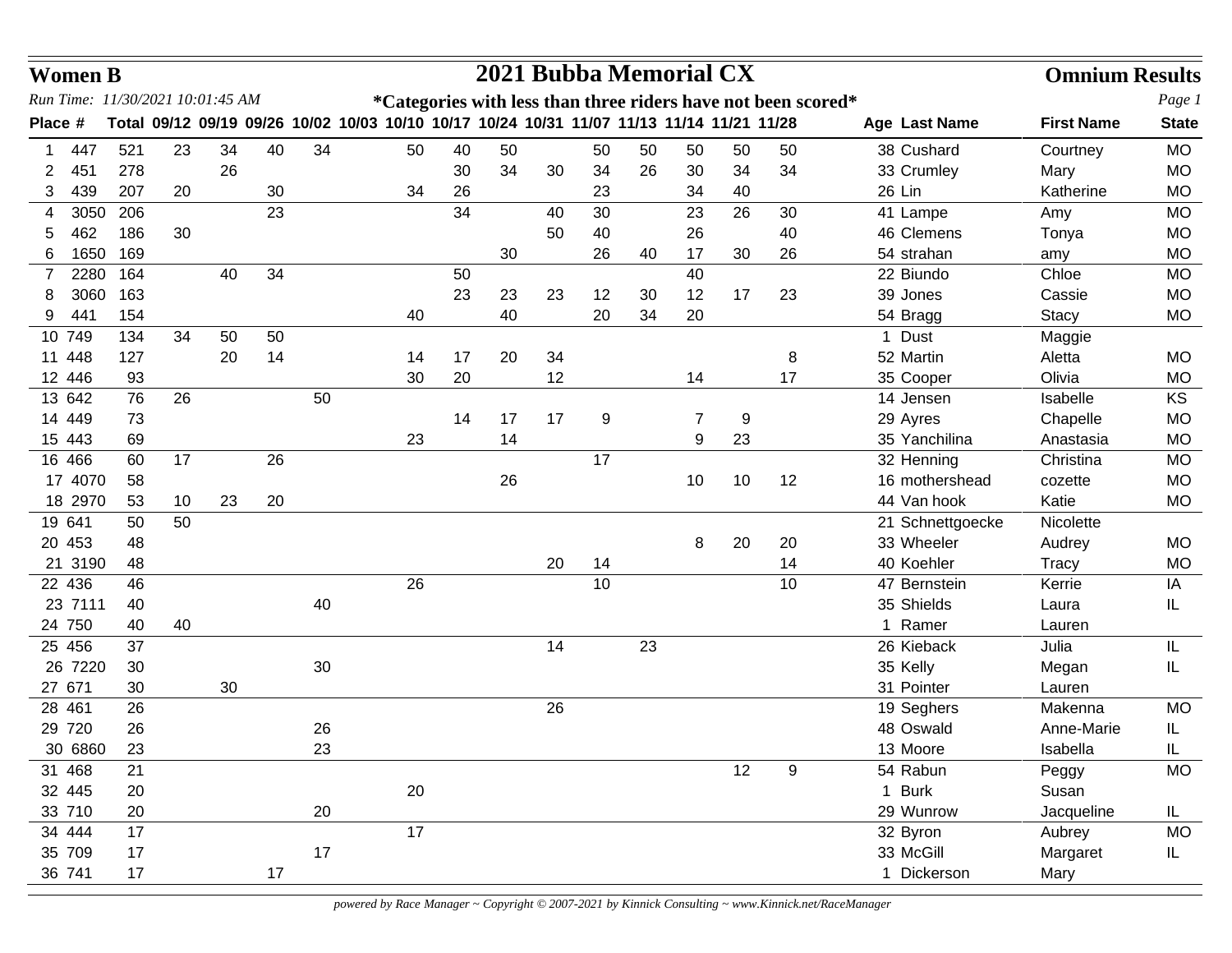| <b>Women B</b> |                   |                                  |    |    | 2021 Bubba Memorial CX                                                                    |               | <b>Omnium Results</b> |              |
|----------------|-------------------|----------------------------------|----|----|-------------------------------------------------------------------------------------------|---------------|-----------------------|--------------|
|                |                   | Run Time: 11/30/2021 10:01:45 AM |    |    | *Categories with less than three riders have not been scored*                             |               |                       | Page 2       |
| Place #        |                   |                                  |    |    | Total 09/12 09/19 09/26 10/02 10/03 10/10 10/17 10/24 10/31 11/07 11/13 11/14 11/21 11/28 | Age Last Name | <b>First Name</b>     | <b>State</b> |
| 37 469         | 14                |                                  |    |    | 14                                                                                        | 34 Cooper     | Lory                  | MO           |
| 38 7210        | 14                |                                  | 14 |    |                                                                                           | 49 Lim        | Lisa                  | IL           |
| 39 747         | 14                | 14                               |    |    |                                                                                           | 1 Raineri     | Ragina                |              |
| 40 634         | $12 \overline{ }$ | -12                              |    |    |                                                                                           | 33 Barber     | Janette               |              |
| 41 454         | 10                |                                  |    | 10 |                                                                                           | 32 Jansen     | Kaitlynn              | МO           |
| 42 455         | 6                 |                                  |    |    | 6                                                                                         | 34 Russell    | Anna                  | MO           |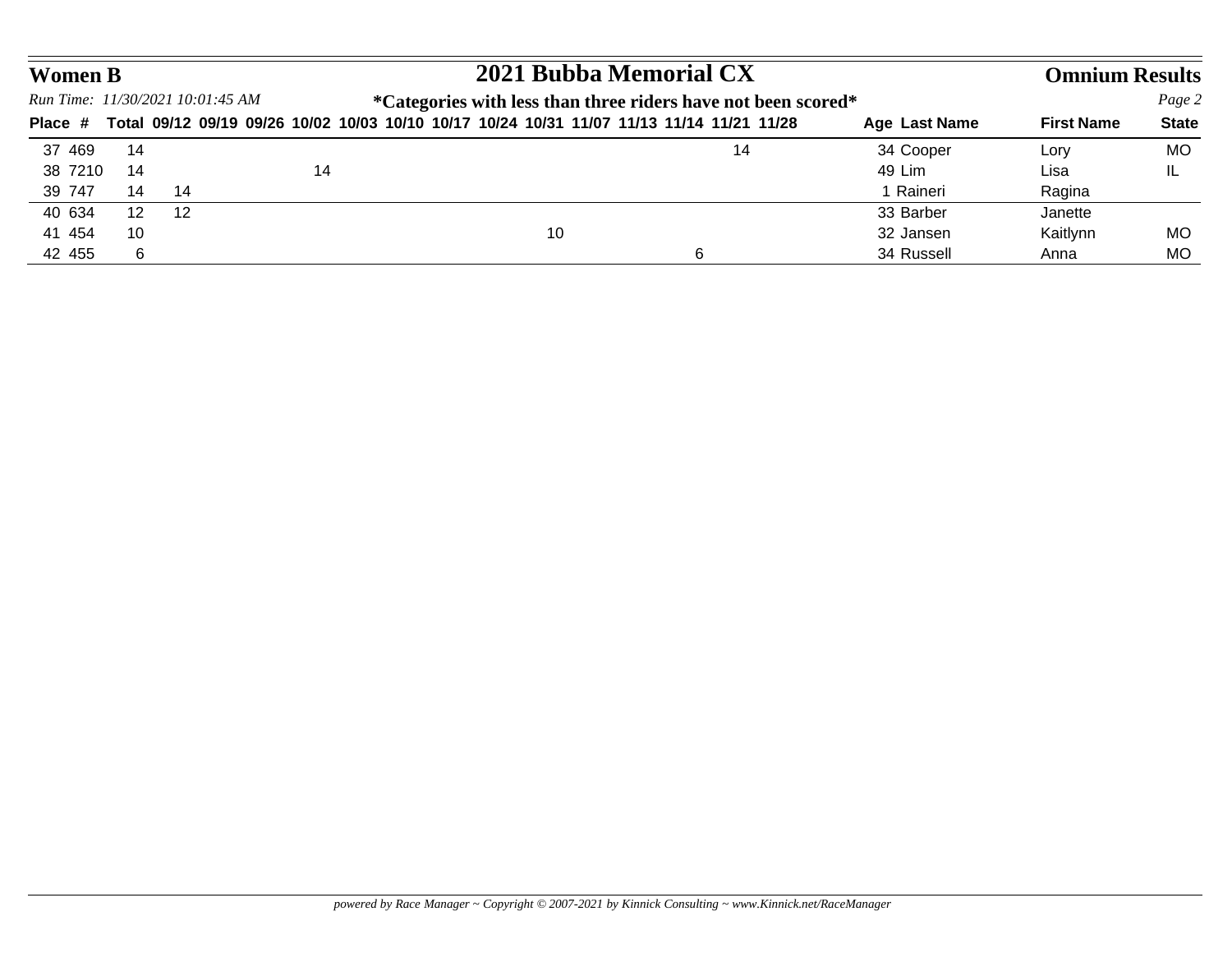| Run Time: 11/30/2021 10:01:45 AM<br>Page 1<br>*Categories with less than three riders have not been scored*<br>Total 09/12 09/19 09/26 10/02 10/03 10/10 10/17 10/24 10/31 11/07 11/13 11/14 11/21 11/28<br><b>First Name</b><br>Place #<br>Age Last Name<br><b>State</b><br>339<br>30<br>10<br>34<br>26<br>40<br>34<br>27 Bakus<br><b>MO</b><br>153<br>34<br>40<br>40<br>34<br>17<br>Alex<br>163<br>275<br>17<br>23<br>30<br>14<br>20<br>14<br>30<br>30<br>30<br>MO<br>17<br>50<br>54 Monjauze<br>Marc<br>2<br>3<br>34<br>177<br>209<br>23<br>30<br>17<br>26<br>26<br>55 Biundo<br>Vito<br><b>MO</b><br>6<br>12<br>6<br>26<br>3<br>40<br>12<br>50<br>182<br>40<br>40<br>Stephan<br><b>MO</b><br>159<br>27 Meyer<br>4<br>8<br>30<br>157<br>6<br>23<br>26<br>MO<br>3160<br>30<br>34<br>55 Jones<br>Lenny<br>20<br>860<br>142<br>34<br>26<br>12<br>50<br>53 Martin<br>Robert<br><b>MO</b><br>6<br>9200<br>100<br>50<br>19 Lawrence<br><b>MO</b><br>50<br>Deron<br>7<br>38 Vallis<br>189<br>100<br>30<br>50<br>Robin<br><b>MO</b><br>10<br>10<br>8<br>8200<br>100<br>34<br>40<br>35 Bourbonnais<br>26<br>Jack<br><b>MO</b><br>9<br>$\overline{7}$<br>38 Glenn<br>34<br>20<br>10<br>Devin<br>10 168<br>98<br>14<br>12<br><b>MO</b><br>$\mathbf{1}$<br>34<br>11 161<br>50<br>29 Hess<br>Austin<br>MO<br>93<br>9<br>12 688<br>28 Wunrow<br>50<br>40<br>IL.<br>90<br>Stephen<br>23<br>$\overline{7}$<br>23<br>13 2740<br>9<br>14<br>14<br>53 Beauvais<br><b>MO</b><br>90<br>Jay<br>14 627<br>23<br>12<br>26<br>26<br>87<br>46 Hagedorn<br>David<br>23<br>46 Breslin<br>15 181<br>23<br>40<br>86<br>David<br><b>MO</b><br>16 689<br>32 Deutchman<br>34<br>50<br>IA<br>84<br>Aaron<br>17 208<br>17<br>$\overline{c}$<br>23<br>10<br>20<br>27 Kieback<br>80<br>8<br>Scott<br>IL<br>20<br>18 155<br>79<br>9<br>50<br>31 Johnson<br>Matt<br><b>MO</b><br>23<br>19 3040<br>10<br>40<br>35 Kempa<br>73<br><b>MO</b><br>August<br>20 176<br>$\overline{2}$<br>12<br>17<br>73<br>17<br>6<br>10<br>5<br>37 Helvey<br>4<br>John<br><b>MO</b><br>21 186<br>72<br>5<br>8<br>17<br><b>MO</b><br>14<br>20<br>8<br>42 marcotte<br>adam<br>30<br>22 193<br>70<br>23<br>17<br>54 Botts<br>Sam<br><b>MO</b><br>23 1000<br>26<br>26<br>38 Kahle<br>Matt<br><b>MO</b><br>69<br>17<br>14<br>24 185<br>17<br>5<br>55 Dooley<br>56<br>6<br>7<br>Timothy<br><b>MO</b><br>6<br>25 173<br>9<br>3<br>10<br>6<br>10<br>44 Kiel<br>56<br>14<br>4<br>Ben<br><b>MO</b><br>26 213<br>39 MEADOWS<br><b>COLIN</b><br><b>MO</b><br>54<br>14<br>40<br>27 217<br>50<br>16 Istvan<br><b>MO</b><br>50<br>Jens<br>28 3970<br>50<br>14 Lembke<br><b>MO</b><br>50<br>Carter<br>29 162<br>26 Schott<br>50<br>50<br><b>MO</b><br>Greg<br>30 1040<br>50<br>50<br>1 Snawder<br><b>Nick</b><br>30<br>31 4370<br>10<br>5<br>55 Siegel<br><b>Britta</b><br>MO<br>46<br>32 175<br>9<br>9<br>17 Reichenbach<br>$\overline{2}$<br>20<br>Joachim<br>MO<br>45<br>33 691<br>10<br>34<br>63 Brown<br>Chris<br>44<br>IL.<br>47 Collier<br>34 2900<br>$\overline{7}$<br>44<br>30<br>Tom<br>MO<br>7<br>12<br>35 2891<br>12<br>20<br>63 Braet<br>Dana<br>MO<br>44<br>36 230<br>Eric<br>41 Landsness<br>40<br>40 | <b>C</b> Race |  |  |  |  |  |  | 2021 Bubba Memorial CX |  | <b>Omnium Results</b> |  |
|---------------------------------------------------------------------------------------------------------------------------------------------------------------------------------------------------------------------------------------------------------------------------------------------------------------------------------------------------------------------------------------------------------------------------------------------------------------------------------------------------------------------------------------------------------------------------------------------------------------------------------------------------------------------------------------------------------------------------------------------------------------------------------------------------------------------------------------------------------------------------------------------------------------------------------------------------------------------------------------------------------------------------------------------------------------------------------------------------------------------------------------------------------------------------------------------------------------------------------------------------------------------------------------------------------------------------------------------------------------------------------------------------------------------------------------------------------------------------------------------------------------------------------------------------------------------------------------------------------------------------------------------------------------------------------------------------------------------------------------------------------------------------------------------------------------------------------------------------------------------------------------------------------------------------------------------------------------------------------------------------------------------------------------------------------------------------------------------------------------------------------------------------------------------------------------------------------------------------------------------------------------------------------------------------------------------------------------------------------------------------------------------------------------------------------------------------------------------------------------------------------------------------------------------------------------------------------------------------------------------------------------------------------------------------------------------------------------------------------------------------------------------------------------------------------------------------------------------------------------------------------------------------------------------------------------------------------------------------------------------------------------------------------------------------------------------------------------------------------------------------------------------|---------------|--|--|--|--|--|--|------------------------|--|-----------------------|--|
|                                                                                                                                                                                                                                                                                                                                                                                                                                                                                                                                                                                                                                                                                                                                                                                                                                                                                                                                                                                                                                                                                                                                                                                                                                                                                                                                                                                                                                                                                                                                                                                                                                                                                                                                                                                                                                                                                                                                                                                                                                                                                                                                                                                                                                                                                                                                                                                                                                                                                                                                                                                                                                                                                                                                                                                                                                                                                                                                                                                                                                                                                                                                             |               |  |  |  |  |  |  |                        |  |                       |  |
|                                                                                                                                                                                                                                                                                                                                                                                                                                                                                                                                                                                                                                                                                                                                                                                                                                                                                                                                                                                                                                                                                                                                                                                                                                                                                                                                                                                                                                                                                                                                                                                                                                                                                                                                                                                                                                                                                                                                                                                                                                                                                                                                                                                                                                                                                                                                                                                                                                                                                                                                                                                                                                                                                                                                                                                                                                                                                                                                                                                                                                                                                                                                             |               |  |  |  |  |  |  |                        |  |                       |  |
|                                                                                                                                                                                                                                                                                                                                                                                                                                                                                                                                                                                                                                                                                                                                                                                                                                                                                                                                                                                                                                                                                                                                                                                                                                                                                                                                                                                                                                                                                                                                                                                                                                                                                                                                                                                                                                                                                                                                                                                                                                                                                                                                                                                                                                                                                                                                                                                                                                                                                                                                                                                                                                                                                                                                                                                                                                                                                                                                                                                                                                                                                                                                             |               |  |  |  |  |  |  |                        |  |                       |  |
|                                                                                                                                                                                                                                                                                                                                                                                                                                                                                                                                                                                                                                                                                                                                                                                                                                                                                                                                                                                                                                                                                                                                                                                                                                                                                                                                                                                                                                                                                                                                                                                                                                                                                                                                                                                                                                                                                                                                                                                                                                                                                                                                                                                                                                                                                                                                                                                                                                                                                                                                                                                                                                                                                                                                                                                                                                                                                                                                                                                                                                                                                                                                             |               |  |  |  |  |  |  |                        |  |                       |  |
|                                                                                                                                                                                                                                                                                                                                                                                                                                                                                                                                                                                                                                                                                                                                                                                                                                                                                                                                                                                                                                                                                                                                                                                                                                                                                                                                                                                                                                                                                                                                                                                                                                                                                                                                                                                                                                                                                                                                                                                                                                                                                                                                                                                                                                                                                                                                                                                                                                                                                                                                                                                                                                                                                                                                                                                                                                                                                                                                                                                                                                                                                                                                             |               |  |  |  |  |  |  |                        |  |                       |  |
|                                                                                                                                                                                                                                                                                                                                                                                                                                                                                                                                                                                                                                                                                                                                                                                                                                                                                                                                                                                                                                                                                                                                                                                                                                                                                                                                                                                                                                                                                                                                                                                                                                                                                                                                                                                                                                                                                                                                                                                                                                                                                                                                                                                                                                                                                                                                                                                                                                                                                                                                                                                                                                                                                                                                                                                                                                                                                                                                                                                                                                                                                                                                             |               |  |  |  |  |  |  |                        |  |                       |  |
|                                                                                                                                                                                                                                                                                                                                                                                                                                                                                                                                                                                                                                                                                                                                                                                                                                                                                                                                                                                                                                                                                                                                                                                                                                                                                                                                                                                                                                                                                                                                                                                                                                                                                                                                                                                                                                                                                                                                                                                                                                                                                                                                                                                                                                                                                                                                                                                                                                                                                                                                                                                                                                                                                                                                                                                                                                                                                                                                                                                                                                                                                                                                             |               |  |  |  |  |  |  |                        |  |                       |  |
|                                                                                                                                                                                                                                                                                                                                                                                                                                                                                                                                                                                                                                                                                                                                                                                                                                                                                                                                                                                                                                                                                                                                                                                                                                                                                                                                                                                                                                                                                                                                                                                                                                                                                                                                                                                                                                                                                                                                                                                                                                                                                                                                                                                                                                                                                                                                                                                                                                                                                                                                                                                                                                                                                                                                                                                                                                                                                                                                                                                                                                                                                                                                             |               |  |  |  |  |  |  |                        |  |                       |  |
|                                                                                                                                                                                                                                                                                                                                                                                                                                                                                                                                                                                                                                                                                                                                                                                                                                                                                                                                                                                                                                                                                                                                                                                                                                                                                                                                                                                                                                                                                                                                                                                                                                                                                                                                                                                                                                                                                                                                                                                                                                                                                                                                                                                                                                                                                                                                                                                                                                                                                                                                                                                                                                                                                                                                                                                                                                                                                                                                                                                                                                                                                                                                             |               |  |  |  |  |  |  |                        |  |                       |  |
|                                                                                                                                                                                                                                                                                                                                                                                                                                                                                                                                                                                                                                                                                                                                                                                                                                                                                                                                                                                                                                                                                                                                                                                                                                                                                                                                                                                                                                                                                                                                                                                                                                                                                                                                                                                                                                                                                                                                                                                                                                                                                                                                                                                                                                                                                                                                                                                                                                                                                                                                                                                                                                                                                                                                                                                                                                                                                                                                                                                                                                                                                                                                             |               |  |  |  |  |  |  |                        |  |                       |  |
|                                                                                                                                                                                                                                                                                                                                                                                                                                                                                                                                                                                                                                                                                                                                                                                                                                                                                                                                                                                                                                                                                                                                                                                                                                                                                                                                                                                                                                                                                                                                                                                                                                                                                                                                                                                                                                                                                                                                                                                                                                                                                                                                                                                                                                                                                                                                                                                                                                                                                                                                                                                                                                                                                                                                                                                                                                                                                                                                                                                                                                                                                                                                             |               |  |  |  |  |  |  |                        |  |                       |  |
|                                                                                                                                                                                                                                                                                                                                                                                                                                                                                                                                                                                                                                                                                                                                                                                                                                                                                                                                                                                                                                                                                                                                                                                                                                                                                                                                                                                                                                                                                                                                                                                                                                                                                                                                                                                                                                                                                                                                                                                                                                                                                                                                                                                                                                                                                                                                                                                                                                                                                                                                                                                                                                                                                                                                                                                                                                                                                                                                                                                                                                                                                                                                             |               |  |  |  |  |  |  |                        |  |                       |  |
|                                                                                                                                                                                                                                                                                                                                                                                                                                                                                                                                                                                                                                                                                                                                                                                                                                                                                                                                                                                                                                                                                                                                                                                                                                                                                                                                                                                                                                                                                                                                                                                                                                                                                                                                                                                                                                                                                                                                                                                                                                                                                                                                                                                                                                                                                                                                                                                                                                                                                                                                                                                                                                                                                                                                                                                                                                                                                                                                                                                                                                                                                                                                             |               |  |  |  |  |  |  |                        |  |                       |  |
|                                                                                                                                                                                                                                                                                                                                                                                                                                                                                                                                                                                                                                                                                                                                                                                                                                                                                                                                                                                                                                                                                                                                                                                                                                                                                                                                                                                                                                                                                                                                                                                                                                                                                                                                                                                                                                                                                                                                                                                                                                                                                                                                                                                                                                                                                                                                                                                                                                                                                                                                                                                                                                                                                                                                                                                                                                                                                                                                                                                                                                                                                                                                             |               |  |  |  |  |  |  |                        |  |                       |  |
|                                                                                                                                                                                                                                                                                                                                                                                                                                                                                                                                                                                                                                                                                                                                                                                                                                                                                                                                                                                                                                                                                                                                                                                                                                                                                                                                                                                                                                                                                                                                                                                                                                                                                                                                                                                                                                                                                                                                                                                                                                                                                                                                                                                                                                                                                                                                                                                                                                                                                                                                                                                                                                                                                                                                                                                                                                                                                                                                                                                                                                                                                                                                             |               |  |  |  |  |  |  |                        |  |                       |  |
|                                                                                                                                                                                                                                                                                                                                                                                                                                                                                                                                                                                                                                                                                                                                                                                                                                                                                                                                                                                                                                                                                                                                                                                                                                                                                                                                                                                                                                                                                                                                                                                                                                                                                                                                                                                                                                                                                                                                                                                                                                                                                                                                                                                                                                                                                                                                                                                                                                                                                                                                                                                                                                                                                                                                                                                                                                                                                                                                                                                                                                                                                                                                             |               |  |  |  |  |  |  |                        |  |                       |  |
|                                                                                                                                                                                                                                                                                                                                                                                                                                                                                                                                                                                                                                                                                                                                                                                                                                                                                                                                                                                                                                                                                                                                                                                                                                                                                                                                                                                                                                                                                                                                                                                                                                                                                                                                                                                                                                                                                                                                                                                                                                                                                                                                                                                                                                                                                                                                                                                                                                                                                                                                                                                                                                                                                                                                                                                                                                                                                                                                                                                                                                                                                                                                             |               |  |  |  |  |  |  |                        |  |                       |  |
|                                                                                                                                                                                                                                                                                                                                                                                                                                                                                                                                                                                                                                                                                                                                                                                                                                                                                                                                                                                                                                                                                                                                                                                                                                                                                                                                                                                                                                                                                                                                                                                                                                                                                                                                                                                                                                                                                                                                                                                                                                                                                                                                                                                                                                                                                                                                                                                                                                                                                                                                                                                                                                                                                                                                                                                                                                                                                                                                                                                                                                                                                                                                             |               |  |  |  |  |  |  |                        |  |                       |  |
|                                                                                                                                                                                                                                                                                                                                                                                                                                                                                                                                                                                                                                                                                                                                                                                                                                                                                                                                                                                                                                                                                                                                                                                                                                                                                                                                                                                                                                                                                                                                                                                                                                                                                                                                                                                                                                                                                                                                                                                                                                                                                                                                                                                                                                                                                                                                                                                                                                                                                                                                                                                                                                                                                                                                                                                                                                                                                                                                                                                                                                                                                                                                             |               |  |  |  |  |  |  |                        |  |                       |  |
|                                                                                                                                                                                                                                                                                                                                                                                                                                                                                                                                                                                                                                                                                                                                                                                                                                                                                                                                                                                                                                                                                                                                                                                                                                                                                                                                                                                                                                                                                                                                                                                                                                                                                                                                                                                                                                                                                                                                                                                                                                                                                                                                                                                                                                                                                                                                                                                                                                                                                                                                                                                                                                                                                                                                                                                                                                                                                                                                                                                                                                                                                                                                             |               |  |  |  |  |  |  |                        |  |                       |  |
|                                                                                                                                                                                                                                                                                                                                                                                                                                                                                                                                                                                                                                                                                                                                                                                                                                                                                                                                                                                                                                                                                                                                                                                                                                                                                                                                                                                                                                                                                                                                                                                                                                                                                                                                                                                                                                                                                                                                                                                                                                                                                                                                                                                                                                                                                                                                                                                                                                                                                                                                                                                                                                                                                                                                                                                                                                                                                                                                                                                                                                                                                                                                             |               |  |  |  |  |  |  |                        |  |                       |  |
|                                                                                                                                                                                                                                                                                                                                                                                                                                                                                                                                                                                                                                                                                                                                                                                                                                                                                                                                                                                                                                                                                                                                                                                                                                                                                                                                                                                                                                                                                                                                                                                                                                                                                                                                                                                                                                                                                                                                                                                                                                                                                                                                                                                                                                                                                                                                                                                                                                                                                                                                                                                                                                                                                                                                                                                                                                                                                                                                                                                                                                                                                                                                             |               |  |  |  |  |  |  |                        |  |                       |  |
|                                                                                                                                                                                                                                                                                                                                                                                                                                                                                                                                                                                                                                                                                                                                                                                                                                                                                                                                                                                                                                                                                                                                                                                                                                                                                                                                                                                                                                                                                                                                                                                                                                                                                                                                                                                                                                                                                                                                                                                                                                                                                                                                                                                                                                                                                                                                                                                                                                                                                                                                                                                                                                                                                                                                                                                                                                                                                                                                                                                                                                                                                                                                             |               |  |  |  |  |  |  |                        |  |                       |  |
|                                                                                                                                                                                                                                                                                                                                                                                                                                                                                                                                                                                                                                                                                                                                                                                                                                                                                                                                                                                                                                                                                                                                                                                                                                                                                                                                                                                                                                                                                                                                                                                                                                                                                                                                                                                                                                                                                                                                                                                                                                                                                                                                                                                                                                                                                                                                                                                                                                                                                                                                                                                                                                                                                                                                                                                                                                                                                                                                                                                                                                                                                                                                             |               |  |  |  |  |  |  |                        |  |                       |  |
|                                                                                                                                                                                                                                                                                                                                                                                                                                                                                                                                                                                                                                                                                                                                                                                                                                                                                                                                                                                                                                                                                                                                                                                                                                                                                                                                                                                                                                                                                                                                                                                                                                                                                                                                                                                                                                                                                                                                                                                                                                                                                                                                                                                                                                                                                                                                                                                                                                                                                                                                                                                                                                                                                                                                                                                                                                                                                                                                                                                                                                                                                                                                             |               |  |  |  |  |  |  |                        |  |                       |  |
|                                                                                                                                                                                                                                                                                                                                                                                                                                                                                                                                                                                                                                                                                                                                                                                                                                                                                                                                                                                                                                                                                                                                                                                                                                                                                                                                                                                                                                                                                                                                                                                                                                                                                                                                                                                                                                                                                                                                                                                                                                                                                                                                                                                                                                                                                                                                                                                                                                                                                                                                                                                                                                                                                                                                                                                                                                                                                                                                                                                                                                                                                                                                             |               |  |  |  |  |  |  |                        |  |                       |  |
|                                                                                                                                                                                                                                                                                                                                                                                                                                                                                                                                                                                                                                                                                                                                                                                                                                                                                                                                                                                                                                                                                                                                                                                                                                                                                                                                                                                                                                                                                                                                                                                                                                                                                                                                                                                                                                                                                                                                                                                                                                                                                                                                                                                                                                                                                                                                                                                                                                                                                                                                                                                                                                                                                                                                                                                                                                                                                                                                                                                                                                                                                                                                             |               |  |  |  |  |  |  |                        |  |                       |  |
|                                                                                                                                                                                                                                                                                                                                                                                                                                                                                                                                                                                                                                                                                                                                                                                                                                                                                                                                                                                                                                                                                                                                                                                                                                                                                                                                                                                                                                                                                                                                                                                                                                                                                                                                                                                                                                                                                                                                                                                                                                                                                                                                                                                                                                                                                                                                                                                                                                                                                                                                                                                                                                                                                                                                                                                                                                                                                                                                                                                                                                                                                                                                             |               |  |  |  |  |  |  |                        |  |                       |  |
|                                                                                                                                                                                                                                                                                                                                                                                                                                                                                                                                                                                                                                                                                                                                                                                                                                                                                                                                                                                                                                                                                                                                                                                                                                                                                                                                                                                                                                                                                                                                                                                                                                                                                                                                                                                                                                                                                                                                                                                                                                                                                                                                                                                                                                                                                                                                                                                                                                                                                                                                                                                                                                                                                                                                                                                                                                                                                                                                                                                                                                                                                                                                             |               |  |  |  |  |  |  |                        |  |                       |  |
|                                                                                                                                                                                                                                                                                                                                                                                                                                                                                                                                                                                                                                                                                                                                                                                                                                                                                                                                                                                                                                                                                                                                                                                                                                                                                                                                                                                                                                                                                                                                                                                                                                                                                                                                                                                                                                                                                                                                                                                                                                                                                                                                                                                                                                                                                                                                                                                                                                                                                                                                                                                                                                                                                                                                                                                                                                                                                                                                                                                                                                                                                                                                             |               |  |  |  |  |  |  |                        |  |                       |  |
|                                                                                                                                                                                                                                                                                                                                                                                                                                                                                                                                                                                                                                                                                                                                                                                                                                                                                                                                                                                                                                                                                                                                                                                                                                                                                                                                                                                                                                                                                                                                                                                                                                                                                                                                                                                                                                                                                                                                                                                                                                                                                                                                                                                                                                                                                                                                                                                                                                                                                                                                                                                                                                                                                                                                                                                                                                                                                                                                                                                                                                                                                                                                             |               |  |  |  |  |  |  |                        |  |                       |  |
|                                                                                                                                                                                                                                                                                                                                                                                                                                                                                                                                                                                                                                                                                                                                                                                                                                                                                                                                                                                                                                                                                                                                                                                                                                                                                                                                                                                                                                                                                                                                                                                                                                                                                                                                                                                                                                                                                                                                                                                                                                                                                                                                                                                                                                                                                                                                                                                                                                                                                                                                                                                                                                                                                                                                                                                                                                                                                                                                                                                                                                                                                                                                             |               |  |  |  |  |  |  |                        |  |                       |  |
|                                                                                                                                                                                                                                                                                                                                                                                                                                                                                                                                                                                                                                                                                                                                                                                                                                                                                                                                                                                                                                                                                                                                                                                                                                                                                                                                                                                                                                                                                                                                                                                                                                                                                                                                                                                                                                                                                                                                                                                                                                                                                                                                                                                                                                                                                                                                                                                                                                                                                                                                                                                                                                                                                                                                                                                                                                                                                                                                                                                                                                                                                                                                             |               |  |  |  |  |  |  |                        |  |                       |  |
|                                                                                                                                                                                                                                                                                                                                                                                                                                                                                                                                                                                                                                                                                                                                                                                                                                                                                                                                                                                                                                                                                                                                                                                                                                                                                                                                                                                                                                                                                                                                                                                                                                                                                                                                                                                                                                                                                                                                                                                                                                                                                                                                                                                                                                                                                                                                                                                                                                                                                                                                                                                                                                                                                                                                                                                                                                                                                                                                                                                                                                                                                                                                             |               |  |  |  |  |  |  |                        |  |                       |  |
|                                                                                                                                                                                                                                                                                                                                                                                                                                                                                                                                                                                                                                                                                                                                                                                                                                                                                                                                                                                                                                                                                                                                                                                                                                                                                                                                                                                                                                                                                                                                                                                                                                                                                                                                                                                                                                                                                                                                                                                                                                                                                                                                                                                                                                                                                                                                                                                                                                                                                                                                                                                                                                                                                                                                                                                                                                                                                                                                                                                                                                                                                                                                             |               |  |  |  |  |  |  |                        |  |                       |  |
|                                                                                                                                                                                                                                                                                                                                                                                                                                                                                                                                                                                                                                                                                                                                                                                                                                                                                                                                                                                                                                                                                                                                                                                                                                                                                                                                                                                                                                                                                                                                                                                                                                                                                                                                                                                                                                                                                                                                                                                                                                                                                                                                                                                                                                                                                                                                                                                                                                                                                                                                                                                                                                                                                                                                                                                                                                                                                                                                                                                                                                                                                                                                             |               |  |  |  |  |  |  |                        |  |                       |  |
|                                                                                                                                                                                                                                                                                                                                                                                                                                                                                                                                                                                                                                                                                                                                                                                                                                                                                                                                                                                                                                                                                                                                                                                                                                                                                                                                                                                                                                                                                                                                                                                                                                                                                                                                                                                                                                                                                                                                                                                                                                                                                                                                                                                                                                                                                                                                                                                                                                                                                                                                                                                                                                                                                                                                                                                                                                                                                                                                                                                                                                                                                                                                             |               |  |  |  |  |  |  |                        |  |                       |  |
|                                                                                                                                                                                                                                                                                                                                                                                                                                                                                                                                                                                                                                                                                                                                                                                                                                                                                                                                                                                                                                                                                                                                                                                                                                                                                                                                                                                                                                                                                                                                                                                                                                                                                                                                                                                                                                                                                                                                                                                                                                                                                                                                                                                                                                                                                                                                                                                                                                                                                                                                                                                                                                                                                                                                                                                                                                                                                                                                                                                                                                                                                                                                             |               |  |  |  |  |  |  |                        |  |                       |  |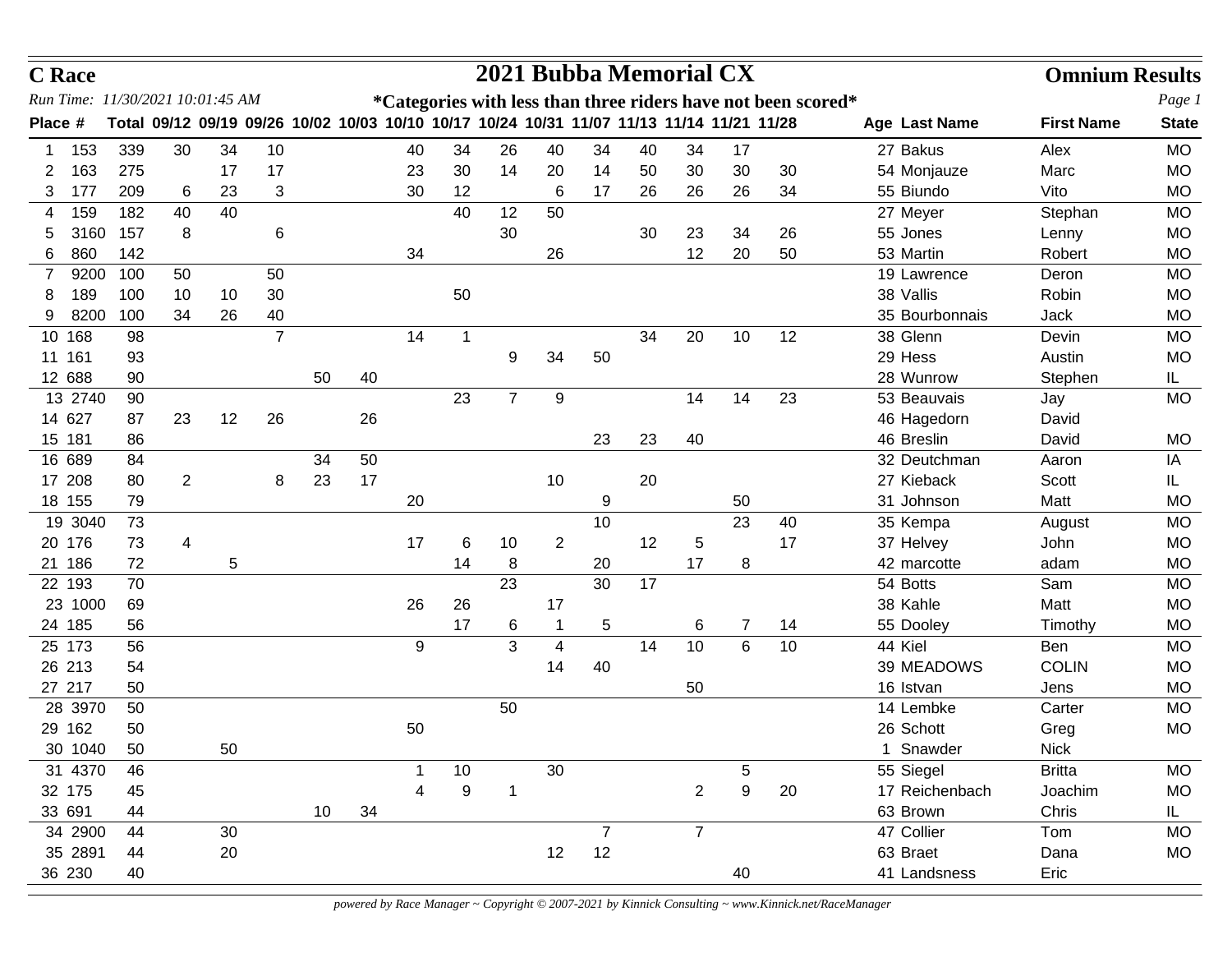| Run Time: 11/30/2021 10:01:45 AM<br>*Categories with less than three riders have not been scored*<br>Total 09/12 09/19 09/26 10/02 10/03 10/10 10/17 10/24 10/31 11/07 11/13 11/14 11/21 11/28<br>Place #<br>Age Last Name<br><b>First Name</b><br>40<br>37 3990<br>14 Johnson<br>40<br>Riley<br>38 7011<br>40<br>48 Johnson<br>Daniel<br>IL.<br>40<br>39 656<br>9<br>38 Zipprich<br>40<br>8<br>23<br>Josh<br>34<br>30 Linn<br>40 197<br>34<br>Jacob<br>41 743<br>1 Lagrand<br>Charles<br>34<br>34<br>42 653<br>20<br>48 Schellenberger<br>34<br>14<br>Kurt<br>43 212<br>26<br>46 Bruce<br>33<br>$\overline{7}$<br>Ryan<br>44 201<br>47 Cawein<br>33<br>9<br>17<br>7<br>Joe<br>45 7530<br>30<br>30<br>Charles<br>1 Legrand<br>46 690<br>30<br>30<br>30 Matson<br>Michael<br>IL.<br>47 167<br>23<br>61 Wise<br>Mike<br><b>MO</b><br>28<br>5<br>48 154<br>$\overline{2}$<br>28<br>10<br>$\overline{7}$<br>9<br>51 Denham<br>Curtis<br><b>MO</b><br>49 694<br>26<br>26<br>38 Stuck<br>Eric<br>IL.<br>50 1110<br>26<br>26<br>42 Bart Jr<br>Robert<br><b>MO</b><br>56 Peraud<br>51 219<br>12<br>Rich<br>26<br>14<br>MO<br>17<br>$\overline{7}$<br>43 Stanford<br>IL.<br>52 693<br>24<br>David<br>8<br>53 156<br>8<br>8<br>61 Holman<br><b>MO</b><br>24<br>Darryl<br>54 754<br>23<br>23<br>1 Urbaniak<br>Douglas<br>55 164<br>22<br>6<br>8<br>28 Spudich<br>4<br>4<br><b>Bradley</b><br>56 2940<br>3<br>3<br>47 Rowold<br>$\overline{7}$<br>3<br>David<br>22<br>6<br>12<br>57 655<br>21<br>9<br>33 Palazzolo<br>Thomas<br>58 191<br>20<br>34 Vermann<br>20<br>Kate<br>20<br>59 198<br>27 mathews<br>john<br><b>MO</b><br>20<br>60 717<br>20<br>41 Wodika<br>20<br>Ben<br>61 739<br>20<br>49 Bertrand<br>20<br>Ryan Edwards<br>IL<br>62 890<br>39 Warren<br>20<br>20<br>Ryan<br>IL.<br>63 220<br>18<br>6<br>12<br>36 Kemmis<br>Michael<br>64 6014<br>17<br>26 Lowe<br>17<br>Alan<br>42 Fries<br>Colin<br>65 2790<br>14<br>17<br>2<br>IL<br>66 660<br>17<br>10<br>Christopher<br>2<br>5<br>42 Jurgena<br>12<br>4<br>67 659<br>21 Roberts<br>16<br>Jeremy<br>68 194<br>9<br>3<br>15 Merlin<br>Sawyer<br>16<br>4<br>1 Schmitz<br>69 751<br>15<br>8<br>$\overline{7}$<br>Jeff<br>70 6520<br>14<br>30 Dickerson<br>14<br>Jared | <b>C</b> Race |    |    |  |  |  |  | 2021 Bubba Memorial CX |  |            | <b>Omnium Results</b> |              |
|--------------------------------------------------------------------------------------------------------------------------------------------------------------------------------------------------------------------------------------------------------------------------------------------------------------------------------------------------------------------------------------------------------------------------------------------------------------------------------------------------------------------------------------------------------------------------------------------------------------------------------------------------------------------------------------------------------------------------------------------------------------------------------------------------------------------------------------------------------------------------------------------------------------------------------------------------------------------------------------------------------------------------------------------------------------------------------------------------------------------------------------------------------------------------------------------------------------------------------------------------------------------------------------------------------------------------------------------------------------------------------------------------------------------------------------------------------------------------------------------------------------------------------------------------------------------------------------------------------------------------------------------------------------------------------------------------------------------------------------------------------------------------------------------------------------------------------------------------------------------------------------------------------------------------------------------------------------------------------------------------------------------------------------------------------------------------------------------------------------------------------------------------------------------------------------------------------------------|---------------|----|----|--|--|--|--|------------------------|--|------------|-----------------------|--------------|
|                                                                                                                                                                                                                                                                                                                                                                                                                                                                                                                                                                                                                                                                                                                                                                                                                                                                                                                                                                                                                                                                                                                                                                                                                                                                                                                                                                                                                                                                                                                                                                                                                                                                                                                                                                                                                                                                                                                                                                                                                                                                                                                                                                                                                    |               |    |    |  |  |  |  |                        |  |            |                       | Page 2       |
|                                                                                                                                                                                                                                                                                                                                                                                                                                                                                                                                                                                                                                                                                                                                                                                                                                                                                                                                                                                                                                                                                                                                                                                                                                                                                                                                                                                                                                                                                                                                                                                                                                                                                                                                                                                                                                                                                                                                                                                                                                                                                                                                                                                                                    |               |    |    |  |  |  |  |                        |  |            |                       | <b>State</b> |
|                                                                                                                                                                                                                                                                                                                                                                                                                                                                                                                                                                                                                                                                                                                                                                                                                                                                                                                                                                                                                                                                                                                                                                                                                                                                                                                                                                                                                                                                                                                                                                                                                                                                                                                                                                                                                                                                                                                                                                                                                                                                                                                                                                                                                    |               |    |    |  |  |  |  |                        |  |            |                       | <b>MO</b>    |
|                                                                                                                                                                                                                                                                                                                                                                                                                                                                                                                                                                                                                                                                                                                                                                                                                                                                                                                                                                                                                                                                                                                                                                                                                                                                                                                                                                                                                                                                                                                                                                                                                                                                                                                                                                                                                                                                                                                                                                                                                                                                                                                                                                                                                    |               |    |    |  |  |  |  |                        |  |            |                       |              |
|                                                                                                                                                                                                                                                                                                                                                                                                                                                                                                                                                                                                                                                                                                                                                                                                                                                                                                                                                                                                                                                                                                                                                                                                                                                                                                                                                                                                                                                                                                                                                                                                                                                                                                                                                                                                                                                                                                                                                                                                                                                                                                                                                                                                                    |               |    |    |  |  |  |  |                        |  |            |                       |              |
|                                                                                                                                                                                                                                                                                                                                                                                                                                                                                                                                                                                                                                                                                                                                                                                                                                                                                                                                                                                                                                                                                                                                                                                                                                                                                                                                                                                                                                                                                                                                                                                                                                                                                                                                                                                                                                                                                                                                                                                                                                                                                                                                                                                                                    |               |    |    |  |  |  |  |                        |  |            |                       | <b>MO</b>    |
|                                                                                                                                                                                                                                                                                                                                                                                                                                                                                                                                                                                                                                                                                                                                                                                                                                                                                                                                                                                                                                                                                                                                                                                                                                                                                                                                                                                                                                                                                                                                                                                                                                                                                                                                                                                                                                                                                                                                                                                                                                                                                                                                                                                                                    |               |    |    |  |  |  |  |                        |  |            |                       |              |
|                                                                                                                                                                                                                                                                                                                                                                                                                                                                                                                                                                                                                                                                                                                                                                                                                                                                                                                                                                                                                                                                                                                                                                                                                                                                                                                                                                                                                                                                                                                                                                                                                                                                                                                                                                                                                                                                                                                                                                                                                                                                                                                                                                                                                    |               |    |    |  |  |  |  |                        |  |            |                       |              |
|                                                                                                                                                                                                                                                                                                                                                                                                                                                                                                                                                                                                                                                                                                                                                                                                                                                                                                                                                                                                                                                                                                                                                                                                                                                                                                                                                                                                                                                                                                                                                                                                                                                                                                                                                                                                                                                                                                                                                                                                                                                                                                                                                                                                                    |               |    |    |  |  |  |  |                        |  |            |                       | <b>MO</b>    |
|                                                                                                                                                                                                                                                                                                                                                                                                                                                                                                                                                                                                                                                                                                                                                                                                                                                                                                                                                                                                                                                                                                                                                                                                                                                                                                                                                                                                                                                                                                                                                                                                                                                                                                                                                                                                                                                                                                                                                                                                                                                                                                                                                                                                                    |               |    |    |  |  |  |  |                        |  |            |                       | MO           |
|                                                                                                                                                                                                                                                                                                                                                                                                                                                                                                                                                                                                                                                                                                                                                                                                                                                                                                                                                                                                                                                                                                                                                                                                                                                                                                                                                                                                                                                                                                                                                                                                                                                                                                                                                                                                                                                                                                                                                                                                                                                                                                                                                                                                                    |               |    |    |  |  |  |  |                        |  |            |                       |              |
|                                                                                                                                                                                                                                                                                                                                                                                                                                                                                                                                                                                                                                                                                                                                                                                                                                                                                                                                                                                                                                                                                                                                                                                                                                                                                                                                                                                                                                                                                                                                                                                                                                                                                                                                                                                                                                                                                                                                                                                                                                                                                                                                                                                                                    |               |    |    |  |  |  |  |                        |  |            |                       |              |
|                                                                                                                                                                                                                                                                                                                                                                                                                                                                                                                                                                                                                                                                                                                                                                                                                                                                                                                                                                                                                                                                                                                                                                                                                                                                                                                                                                                                                                                                                                                                                                                                                                                                                                                                                                                                                                                                                                                                                                                                                                                                                                                                                                                                                    |               |    |    |  |  |  |  |                        |  |            |                       |              |
|                                                                                                                                                                                                                                                                                                                                                                                                                                                                                                                                                                                                                                                                                                                                                                                                                                                                                                                                                                                                                                                                                                                                                                                                                                                                                                                                                                                                                                                                                                                                                                                                                                                                                                                                                                                                                                                                                                                                                                                                                                                                                                                                                                                                                    |               |    |    |  |  |  |  |                        |  |            |                       |              |
|                                                                                                                                                                                                                                                                                                                                                                                                                                                                                                                                                                                                                                                                                                                                                                                                                                                                                                                                                                                                                                                                                                                                                                                                                                                                                                                                                                                                                                                                                                                                                                                                                                                                                                                                                                                                                                                                                                                                                                                                                                                                                                                                                                                                                    |               |    |    |  |  |  |  |                        |  |            |                       |              |
|                                                                                                                                                                                                                                                                                                                                                                                                                                                                                                                                                                                                                                                                                                                                                                                                                                                                                                                                                                                                                                                                                                                                                                                                                                                                                                                                                                                                                                                                                                                                                                                                                                                                                                                                                                                                                                                                                                                                                                                                                                                                                                                                                                                                                    |               |    |    |  |  |  |  |                        |  |            |                       |              |
|                                                                                                                                                                                                                                                                                                                                                                                                                                                                                                                                                                                                                                                                                                                                                                                                                                                                                                                                                                                                                                                                                                                                                                                                                                                                                                                                                                                                                                                                                                                                                                                                                                                                                                                                                                                                                                                                                                                                                                                                                                                                                                                                                                                                                    |               |    |    |  |  |  |  |                        |  |            |                       |              |
|                                                                                                                                                                                                                                                                                                                                                                                                                                                                                                                                                                                                                                                                                                                                                                                                                                                                                                                                                                                                                                                                                                                                                                                                                                                                                                                                                                                                                                                                                                                                                                                                                                                                                                                                                                                                                                                                                                                                                                                                                                                                                                                                                                                                                    |               |    |    |  |  |  |  |                        |  |            |                       |              |
|                                                                                                                                                                                                                                                                                                                                                                                                                                                                                                                                                                                                                                                                                                                                                                                                                                                                                                                                                                                                                                                                                                                                                                                                                                                                                                                                                                                                                                                                                                                                                                                                                                                                                                                                                                                                                                                                                                                                                                                                                                                                                                                                                                                                                    |               |    |    |  |  |  |  |                        |  |            |                       |              |
|                                                                                                                                                                                                                                                                                                                                                                                                                                                                                                                                                                                                                                                                                                                                                                                                                                                                                                                                                                                                                                                                                                                                                                                                                                                                                                                                                                                                                                                                                                                                                                                                                                                                                                                                                                                                                                                                                                                                                                                                                                                                                                                                                                                                                    |               |    |    |  |  |  |  |                        |  |            |                       |              |
|                                                                                                                                                                                                                                                                                                                                                                                                                                                                                                                                                                                                                                                                                                                                                                                                                                                                                                                                                                                                                                                                                                                                                                                                                                                                                                                                                                                                                                                                                                                                                                                                                                                                                                                                                                                                                                                                                                                                                                                                                                                                                                                                                                                                                    |               |    |    |  |  |  |  |                        |  |            |                       | MO           |
|                                                                                                                                                                                                                                                                                                                                                                                                                                                                                                                                                                                                                                                                                                                                                                                                                                                                                                                                                                                                                                                                                                                                                                                                                                                                                                                                                                                                                                                                                                                                                                                                                                                                                                                                                                                                                                                                                                                                                                                                                                                                                                                                                                                                                    |               |    |    |  |  |  |  |                        |  |            |                       | <b>MO</b>    |
|                                                                                                                                                                                                                                                                                                                                                                                                                                                                                                                                                                                                                                                                                                                                                                                                                                                                                                                                                                                                                                                                                                                                                                                                                                                                                                                                                                                                                                                                                                                                                                                                                                                                                                                                                                                                                                                                                                                                                                                                                                                                                                                                                                                                                    |               |    |    |  |  |  |  |                        |  |            |                       |              |
|                                                                                                                                                                                                                                                                                                                                                                                                                                                                                                                                                                                                                                                                                                                                                                                                                                                                                                                                                                                                                                                                                                                                                                                                                                                                                                                                                                                                                                                                                                                                                                                                                                                                                                                                                                                                                                                                                                                                                                                                                                                                                                                                                                                                                    |               |    |    |  |  |  |  |                        |  |            |                       | <b>MO</b>    |
|                                                                                                                                                                                                                                                                                                                                                                                                                                                                                                                                                                                                                                                                                                                                                                                                                                                                                                                                                                                                                                                                                                                                                                                                                                                                                                                                                                                                                                                                                                                                                                                                                                                                                                                                                                                                                                                                                                                                                                                                                                                                                                                                                                                                                    |               |    |    |  |  |  |  |                        |  |            |                       |              |
|                                                                                                                                                                                                                                                                                                                                                                                                                                                                                                                                                                                                                                                                                                                                                                                                                                                                                                                                                                                                                                                                                                                                                                                                                                                                                                                                                                                                                                                                                                                                                                                                                                                                                                                                                                                                                                                                                                                                                                                                                                                                                                                                                                                                                    |               |    |    |  |  |  |  |                        |  |            |                       |              |
|                                                                                                                                                                                                                                                                                                                                                                                                                                                                                                                                                                                                                                                                                                                                                                                                                                                                                                                                                                                                                                                                                                                                                                                                                                                                                                                                                                                                                                                                                                                                                                                                                                                                                                                                                                                                                                                                                                                                                                                                                                                                                                                                                                                                                    |               |    |    |  |  |  |  |                        |  |            |                       |              |
|                                                                                                                                                                                                                                                                                                                                                                                                                                                                                                                                                                                                                                                                                                                                                                                                                                                                                                                                                                                                                                                                                                                                                                                                                                                                                                                                                                                                                                                                                                                                                                                                                                                                                                                                                                                                                                                                                                                                                                                                                                                                                                                                                                                                                    |               |    |    |  |  |  |  |                        |  |            |                       |              |
|                                                                                                                                                                                                                                                                                                                                                                                                                                                                                                                                                                                                                                                                                                                                                                                                                                                                                                                                                                                                                                                                                                                                                                                                                                                                                                                                                                                                                                                                                                                                                                                                                                                                                                                                                                                                                                                                                                                                                                                                                                                                                                                                                                                                                    |               |    |    |  |  |  |  |                        |  |            |                       | MO           |
|                                                                                                                                                                                                                                                                                                                                                                                                                                                                                                                                                                                                                                                                                                                                                                                                                                                                                                                                                                                                                                                                                                                                                                                                                                                                                                                                                                                                                                                                                                                                                                                                                                                                                                                                                                                                                                                                                                                                                                                                                                                                                                                                                                                                                    |               |    |    |  |  |  |  |                        |  |            |                       |              |
|                                                                                                                                                                                                                                                                                                                                                                                                                                                                                                                                                                                                                                                                                                                                                                                                                                                                                                                                                                                                                                                                                                                                                                                                                                                                                                                                                                                                                                                                                                                                                                                                                                                                                                                                                                                                                                                                                                                                                                                                                                                                                                                                                                                                                    |               |    |    |  |  |  |  |                        |  |            |                       |              |
|                                                                                                                                                                                                                                                                                                                                                                                                                                                                                                                                                                                                                                                                                                                                                                                                                                                                                                                                                                                                                                                                                                                                                                                                                                                                                                                                                                                                                                                                                                                                                                                                                                                                                                                                                                                                                                                                                                                                                                                                                                                                                                                                                                                                                    |               |    |    |  |  |  |  |                        |  |            |                       |              |
|                                                                                                                                                                                                                                                                                                                                                                                                                                                                                                                                                                                                                                                                                                                                                                                                                                                                                                                                                                                                                                                                                                                                                                                                                                                                                                                                                                                                                                                                                                                                                                                                                                                                                                                                                                                                                                                                                                                                                                                                                                                                                                                                                                                                                    |               |    |    |  |  |  |  |                        |  |            |                       |              |
|                                                                                                                                                                                                                                                                                                                                                                                                                                                                                                                                                                                                                                                                                                                                                                                                                                                                                                                                                                                                                                                                                                                                                                                                                                                                                                                                                                                                                                                                                                                                                                                                                                                                                                                                                                                                                                                                                                                                                                                                                                                                                                                                                                                                                    |               |    |    |  |  |  |  |                        |  |            |                       | MO           |
|                                                                                                                                                                                                                                                                                                                                                                                                                                                                                                                                                                                                                                                                                                                                                                                                                                                                                                                                                                                                                                                                                                                                                                                                                                                                                                                                                                                                                                                                                                                                                                                                                                                                                                                                                                                                                                                                                                                                                                                                                                                                                                                                                                                                                    |               |    |    |  |  |  |  |                        |  |            |                       |              |
|                                                                                                                                                                                                                                                                                                                                                                                                                                                                                                                                                                                                                                                                                                                                                                                                                                                                                                                                                                                                                                                                                                                                                                                                                                                                                                                                                                                                                                                                                                                                                                                                                                                                                                                                                                                                                                                                                                                                                                                                                                                                                                                                                                                                                    |               |    |    |  |  |  |  |                        |  |            |                       |              |
|                                                                                                                                                                                                                                                                                                                                                                                                                                                                                                                                                                                                                                                                                                                                                                                                                                                                                                                                                                                                                                                                                                                                                                                                                                                                                                                                                                                                                                                                                                                                                                                                                                                                                                                                                                                                                                                                                                                                                                                                                                                                                                                                                                                                                    | 71 6015       | 14 | 14 |  |  |  |  |                        |  | 49 Frazier | Eric                  |              |
| 12<br>52 Chase<br>72 174<br>Matthew<br>14<br>$\mathbf{2}$                                                                                                                                                                                                                                                                                                                                                                                                                                                                                                                                                                                                                                                                                                                                                                                                                                                                                                                                                                                                                                                                                                                                                                                                                                                                                                                                                                                                                                                                                                                                                                                                                                                                                                                                                                                                                                                                                                                                                                                                                                                                                                                                                          |               |    |    |  |  |  |  |                        |  |            |                       | MO           |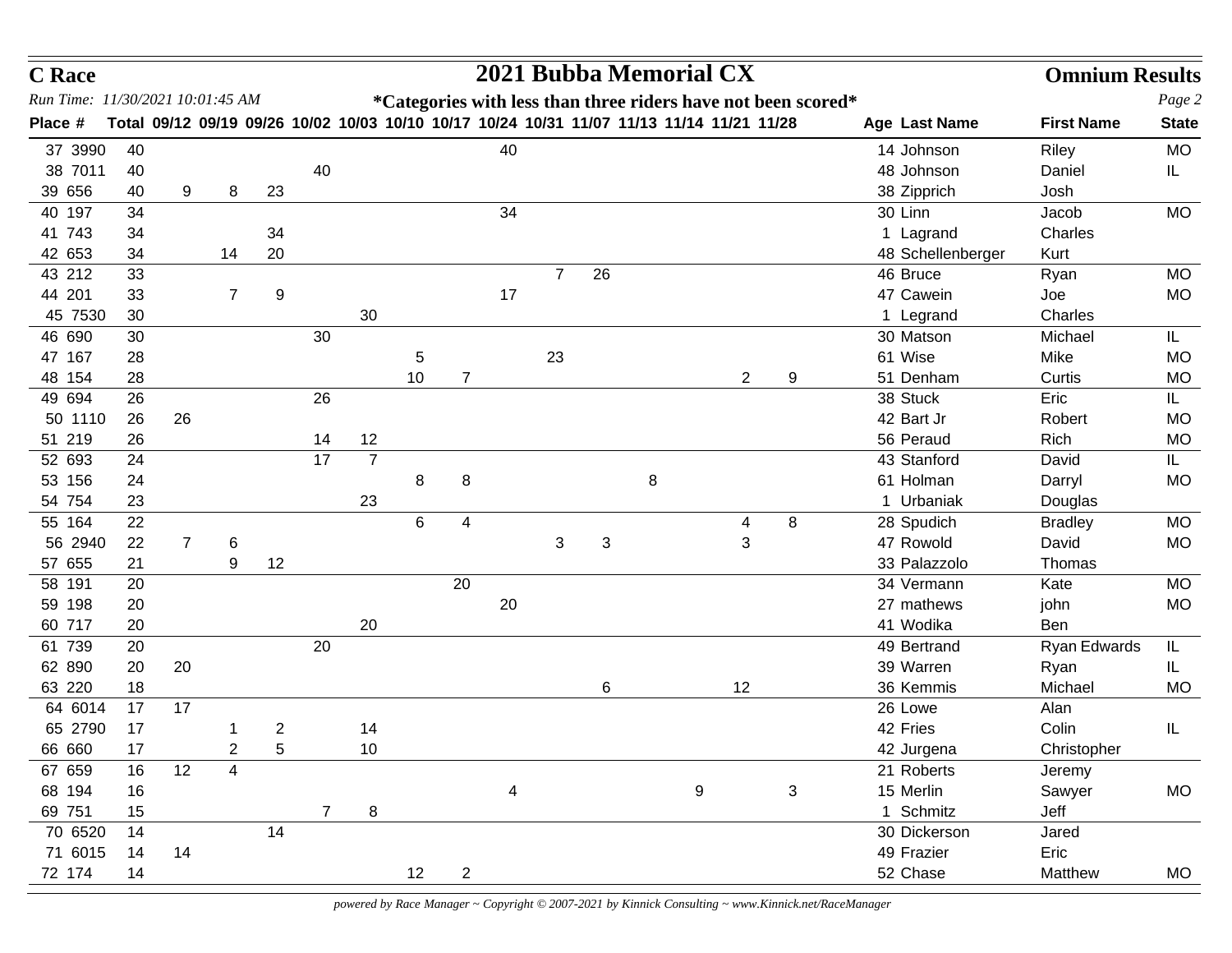| <b>C</b> Race                    |                |              |   |   |    |   |                |   |              |   |                |                | 2021 Bubba Memorial CX                                                                    |    |                |               | <b>Omnium Results</b> |              |
|----------------------------------|----------------|--------------|---|---|----|---|----------------|---|--------------|---|----------------|----------------|-------------------------------------------------------------------------------------------|----|----------------|---------------|-----------------------|--------------|
| Run Time: 11/30/2021 10:01:45 AM |                |              |   |   |    |   |                |   |              |   |                |                | *Categories with less than three riders have not been scored*                             |    |                |               |                       | Page 3       |
| Place #                          |                |              |   |   |    |   |                |   |              |   |                |                | Total 09/12 09/19 09/26 10/02 10/03 10/10 10/17 10/24 10/31 11/07 11/13 11/14 11/21 11/28 |    |                | Age Last Name | <b>First Name</b>     | <b>State</b> |
| 73 203                           | 14             |              |   |   |    | 5 |                |   |              |   |                | 9              |                                                                                           |    |                | 31 Naylor     | Mike                  | IL.          |
| 74 178                           | 14             |              |   |   |    |   | 3              |   |              |   |                | 3              | 4                                                                                         |    | 4              | 35 Valenti    | Tony                  | <b>MO</b>    |
| 734<br>75                        | 12             |              |   |   | 12 |   |                |   |              |   |                |                |                                                                                           |    |                | 41 Martin     | Monte                 |              |
| 188<br>76                        | 12             |              |   |   |    |   |                |   |              |   |                | $\overline{7}$ |                                                                                           |    | 5              | 59 Sweetin    | Shawn                 | <b>MO</b>    |
| 195<br>77                        | 10             |              |   |   |    |   |                |   |              |   |                | 10             |                                                                                           |    |                | 44 Gulseth    | Luther                | <b>MO</b>    |
| 204<br>78                        | 10             |              |   |   |    |   |                |   | $\mathbf{2}$ |   |                |                | 8                                                                                         |    |                | 52 Marsh      | Thomas                | MO           |
| 719<br>79                        | 9              |              |   |   |    | 9 |                |   |              |   |                |                |                                                                                           |    |                | 48 Colombo    | Robert                | IL           |
| 6870<br>80                       | 9              |              |   |   | 9  |   |                |   |              |   |                |                |                                                                                           |    |                | 15 Curtis     | Andrew                | IL.          |
| 1030<br>81                       | 8              |              |   |   |    |   |                |   |              |   | 8              |                |                                                                                           |    |                | 33 Varner     | Robert                | <b>MO</b>    |
| 207<br>82                        | 8              |              |   |   |    |   |                |   |              | 8 |                |                |                                                                                           |    |                | 57 Linhares   | thomas                | <b>MO</b>    |
| 692<br>83                        | 8              |              |   |   | 8  |   |                |   |              |   |                |                |                                                                                           |    |                | 35 Eckman     | Bill                  | IA           |
| 3340<br>84                       | 7              |              |   |   |    |   |                |   |              |   |                |                |                                                                                           |    | $\overline{7}$ | 34 Whitehurst | Sean                  | <b>MO</b>    |
| 169<br>85                        | $\overline{7}$ |              |   |   |    |   | $\overline{7}$ |   |              |   |                |                |                                                                                           |    |                | 33 Wash       | Justin                | <b>MO</b>    |
| 670<br>86                        | 7              |              | 3 | 4 |    |   |                |   |              |   |                |                |                                                                                           |    |                | 34 Custer     | Jacob                 |              |
| 165<br>87                        | 6              |              |   |   |    |   |                |   |              |   |                |                |                                                                                           |    | 6              | 54 strahan    | amy                   | <b>MO</b>    |
| 160<br>88                        | 6              |              |   |   |    |   |                |   |              |   |                | 6              |                                                                                           |    |                | 60 Miller     | James                 | MO           |
| 6390<br>89                       | 6              |              |   |   |    | 6 |                |   |              |   |                |                |                                                                                           |    |                | 45 Harp       | Tom                   |              |
| 7030<br>90                       | 6              |              |   |   | 6  |   |                |   |              |   |                |                |                                                                                           |    |                | 46 Curtis     | Robert                | IL.          |
| 4030<br>91                       | 6              |              |   |   |    |   |                |   |              | 5 |                |                | 1                                                                                         |    |                | 17 Baugh      | Logan                 | <b>MO</b>    |
| 190<br>92                        | 6              |              |   |   |    |   |                | 5 |              |   |                |                |                                                                                           |    |                | 31 Slavich    | Joe                   | <b>MO</b>    |
| 4390<br>93                       | 5              |              |   |   |    |   |                |   |              |   |                | 5              |                                                                                           |    |                | 26 Lin        | Katherine             | <b>MO</b>    |
| 196<br>94                        | 5              |              |   |   |    |   |                |   | 5            |   |                |                |                                                                                           |    |                | 45 Kshirsagar | Shashi                | <b>MO</b>    |
| 696<br>95                        | 5              |              |   |   | 5  |   |                |   |              |   |                |                |                                                                                           |    |                | 33 Shallow    | Christopher           | IL.          |
| 758<br>96                        | 5              | 5            |   |   |    |   |                |   |              |   |                |                |                                                                                           |    |                | 1 Montauie    | Marc                  |              |
| 3201<br>97                       | 4              |              |   |   |    |   |                |   |              |   |                | 4              |                                                                                           |    |                | 40 Maher      | Shawn                 | MO           |
| 223<br>98                        | 4              |              |   |   |    |   |                |   |              |   | 4              |                |                                                                                           |    |                | 30 Chisum     | Aaron                 |              |
| 6180<br>99                       | 4              |              |   |   |    | 4 |                |   |              |   |                |                |                                                                                           |    |                | 12 Hagedorn   | Grady                 |              |
| 100 752                          | 4              |              |   |   | 4  |   |                |   |              |   |                |                |                                                                                           |    |                | 1 Oehmen      | Travis                |              |
| 101 4590                         | 3              |              |   |   |    |   |                |   |              |   |                |                | 3                                                                                         |    |                | 28 Lessner    | Emily                 | MO           |
| 102 166                          |                |              |   |   |    |   |                | 3 |              |   |                |                |                                                                                           |    |                | 42 Tebb       | Zach                  | MO           |
| 103 6070                         | 3              | $\mathbf{3}$ |   |   |    |   |                |   |              |   |                |                |                                                                                           |    |                | 33 Hentrich   | Steve                 |              |
| 104 3350                         | 2              |              |   |   |    |   |                |   |              |   | $\overline{2}$ |                |                                                                                           |    |                | 51 Kohanyi    | Dennis                | MO           |
| 105 158                          | 2              |              |   |   |    |   | $\overline{a}$ |   |              |   |                |                |                                                                                           |    |                | 15 Merlin     | Sawyer                | MO           |
| 106 222                          |                |              |   |   |    |   |                |   |              |   |                |                |                                                                                           | -1 |                | 30 Ammann     | Nicholas              | <b>MO</b>    |
| 107 183                          |                |              |   |   |    |   |                |   |              |   |                |                |                                                                                           |    |                | 24 Krausz     | Thomas                | IL           |
| 108 609                          |                | 1            |   |   |    |   |                |   |              |   |                |                |                                                                                           |    |                | 45 Bolerjack  | Graham                |              |
|                                  |                |              |   |   |    |   |                |   |              |   |                |                |                                                                                           |    |                |               |                       |              |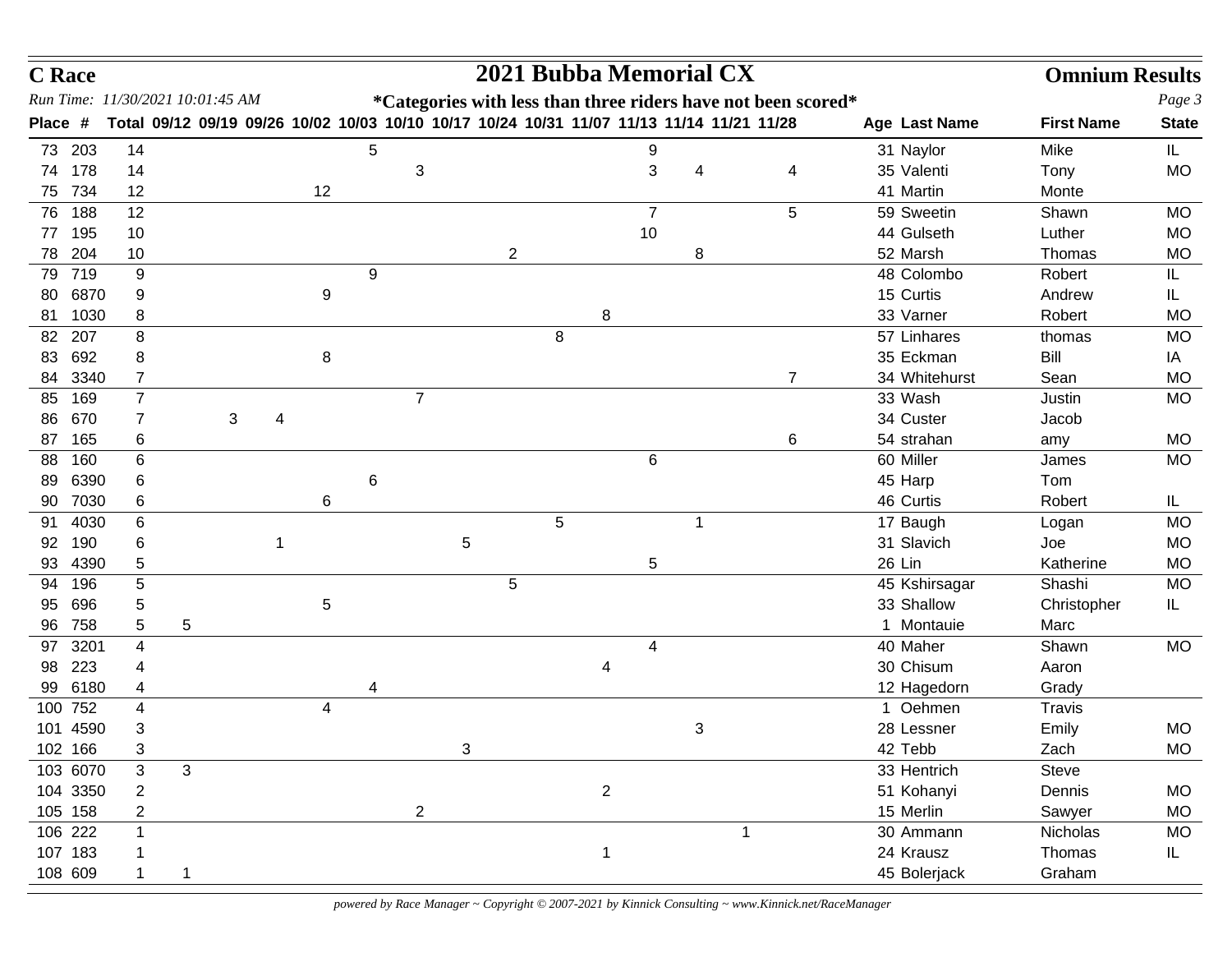|         | <b>B</b> Race |     |    |                                  |    |    |    |                                                                                           |                |    |                | 2021 Bubba Memorial CX |    |                |                 |                                                               |                | <b>Omnium Results</b> |              |
|---------|---------------|-----|----|----------------------------------|----|----|----|-------------------------------------------------------------------------------------------|----------------|----|----------------|------------------------|----|----------------|-----------------|---------------------------------------------------------------|----------------|-----------------------|--------------|
|         |               |     |    | Run Time: 11/30/2021 10:01:45 AM |    |    |    |                                                                                           |                |    |                |                        |    |                |                 | *Categories with less than three riders have not been scored* |                |                       | Page 1       |
| Place # |               |     |    |                                  |    |    |    | Total 09/12 09/19 09/26 10/02 10/03 10/10 10/17 10/24 10/31 11/07 11/13 11/14 11/21 11/28 |                |    |                |                        |    |                |                 |                                                               | Age Last Name  | <b>First Name</b>     | <b>State</b> |
|         | 83            | 441 |    | 34                               | 50 | 30 |    | 40                                                                                        | 50             | 34 | 17             | 12                     | 34 | 40             | 50              | 50                                                            | 35 Roeleveld   | Matthew               | <b>MO</b>    |
| 2       | 3321          | 298 | 17 | 30                               | 14 |    | 50 |                                                                                           |                | 9  | 26             | 6                      | 50 | 30             | 26              | 40                                                            | 42 Beals       | Joseph                | <b>MO</b>    |
| 3       | 93            | 174 | 30 | 17                               | 10 |    |    | 20                                                                                        | 8              |    | 14             | 14                     | 12 | 14             | 12              | 23                                                            | 36 Webster     | Chris                 | <b>MO</b>    |
| 4       | 92            | 161 | 40 |                                  | 34 |    |    | 23                                                                                        | 34             | 30 |                |                        |    |                |                 |                                                               | 19 Lawrence    | Deron                 | <b>MO</b>    |
| 5       | 80            | 160 |    |                                  |    |    |    | 2                                                                                         | 14             | 20 | 30             | 30                     |    | 34             |                 | 30                                                            | 40 lysdahl     | zach                  | IL.          |
| 6       | 97            | 137 |    |                                  |    |    |    |                                                                                           | 26             |    | 34             | 17                     | 40 | 20             |                 |                                                               | 40 Link        | Michael               | <b>MO</b>    |
| 7       | 88            | 133 |    | 23                               | 30 |    |    | 50                                                                                        | 30             |    |                |                        |    |                |                 |                                                               | 43 Webb        | Keith                 | <b>MO</b>    |
| 8       | 91            | 121 |    |                                  |    |    |    | 26                                                                                        | 17             | 12 | 12             | 20                     | 14 | 6              |                 | 14                                                            | 44 Roberts     | Daniel                | <b>MO</b>    |
| 9       | 3971          | 120 |    |                                  |    |    |    |                                                                                           |                |    |                | 40                     |    | 50             | 30              |                                                               | 14 Lembke      | Carter                | <b>MO</b>    |
|         | 10 94         | 120 |    |                                  |    |    |    | 34                                                                                        | 12             | 14 | $\overline{2}$ |                        |    | 26             | $6\phantom{1}6$ | 26                                                            | 40 Berla       | Bert                  | <b>MO</b>    |
|         | 11 111        | 111 |    | 9                                | 12 |    | 26 |                                                                                           |                |    | 10             | 7                      | 20 | 10             | 17              |                                                               | 42 Bart Jr     | Robert                | <b>MO</b>    |
|         | 12 1970       | 105 |    |                                  |    |    |    |                                                                                           |                |    | 40             | 34                     |    | 23             |                 | 8                                                             | 30 Linn        | Jacob                 | <b>MO</b>    |
|         | 13 2870       | 100 | 34 | 26                               | 40 |    |    |                                                                                           |                |    |                |                        |    |                |                 |                                                               | 42 Tangeman    | Zachary               | <b>MO</b>    |
|         | 14 1620       | 90  |    |                                  |    |    |    |                                                                                           | 40             |    | 50             |                        |    |                |                 |                                                               | 26 Schott      | Greg                  | <b>MO</b>    |
|         | 15 649        | 90  |    | 40                               |    | 50 |    |                                                                                           |                |    |                |                        |    |                |                 |                                                               | 33 Smith       | Phillip               | IL.          |
|         | 16 87         | 90  |    |                                  |    |    |    | 10                                                                                        | 3              | 23 | $\overline{7}$ | 5                      | 26 | $\overline{7}$ | 9               |                                                               | 57 Olsen       | Gregory               | <b>MO</b>    |
|         | 17 101        | 89  | 23 | 8                                |    |    |    |                                                                                           | 5              | 26 | 6              |                        |    | 9              |                 | 12                                                            | 50 Kobush      | Travis                |              |
|         | 18 118        | 84  |    |                                  |    |    |    |                                                                                           |                |    |                | 50                     |    |                | 34              |                                                               | 14 Child       | Rowan                 | <b>MO</b>    |
|         | 19 1890       | 78  |    |                                  |    |    |    |                                                                                           |                |    | 20             |                        | 30 |                | 8               | 20                                                            | 38 Vallis      | Robin                 | <b>MO</b>    |
|         | 20 117        | 76  | 50 |                                  |    |    |    |                                                                                           |                |    |                | 26                     |    |                |                 |                                                               | 36 Attebury    | <b>Brad</b>           | IL.          |
|         | 21 103        | 75  |    |                                  |    |    |    |                                                                                           | 6              |    |                | 23                     |    |                | 40              | 6                                                             | 33 Varner      | Robert                | <b>MO</b>    |
|         | 22 84         | 75  |    | 20                               | 8  |    |    | 12                                                                                        | 9              |    | 9              |                        |    | 3              | $\overline{4}$  | 10                                                            | 31 Gonzalez    | Luisalberto           | <b>MO</b>    |
|         | 23 89         | 66  |    | 14                               | 20 |    |    | 17                                                                                        |                |    | 8              |                        |    |                | $\overline{7}$  |                                                               | 39 Warren      | Ryan                  | IL.          |
|         | 24 82         | 65  |    |                                  |    | 26 | 34 |                                                                                           | 4              |    |                |                        |    |                |                 |                                                               | 35 Bourbonnais | Jack                  | <b>MO</b>    |
|         | 25 90         | 65  |    |                                  |    |    |    | 4                                                                                         | $\overline{2}$ |    | 5              | 2                      | 17 | 12             | 14              | 9                                                             | 47 May         | Simon                 | <b>MO</b>    |
|         | 26 95         | 61  |    |                                  |    |    |    | 14                                                                                        | 23             |    |                | 9                      |    | 5              | 10              |                                                               | 35 Petty       | Andrew                | <b>MO</b>    |
|         | 27 81         | 52  |    |                                  |    |    |    | 8                                                                                         | $\overline{7}$ |    | 4              | 3                      | 23 |                |                 | 7                                                             | 40 Person      | Andrew                | <b>MO</b>    |
|         | 28 1300       | 50  |    |                                  |    |    |    |                                                                                           |                | 50 |                |                        |    |                |                 |                                                               | 33 Grman       | Alexander             | <b>MO</b>    |
|         | 29 746        | 50  |    | 50                               |    |    |    |                                                                                           |                |    |                |                        |    |                |                 |                                                               | 1 Graeves      | <b>Drew</b>           |              |
|         | 30 113        | 48  |    |                                  |    |    |    |                                                                                           |                |    | 23             | 8                      |    | 17             |                 |                                                               | 37 bockting    | Benji                 | MO           |
|         | 31 603        | 47  | 14 | 10                               | 23 |    |    |                                                                                           |                |    |                |                        |    |                |                 |                                                               | 35 Pulvirenti  | Todd                  |              |
|         | 32 1100       | 44  |    |                                  |    |    |    |                                                                                           |                |    |                | $10$                   |    |                |                 | 34                                                            | 39 Loudermilk  | Derek                 | MO           |
|         | 33 2981       | 40  |    |                                  |    |    |    |                                                                                           |                | 40 |                |                        |    |                |                 |                                                               | 40 henry       | peat                  | MO           |
|         | 34 6880       | 40  |    |                                  |    |    | 40 |                                                                                           |                |    |                |                        |    |                |                 |                                                               | 28 Wunrow      | Stephen               | IL           |
|         | 35 731        | 40  |    |                                  |    | 40 |    |                                                                                           |                |    |                |                        |    |                |                 |                                                               | 17 Ptaszek     | Adam                  | IL           |
|         | 36 1610       | 40  |    |                                  |    |    |    |                                                                                           |                |    |                |                        |    |                | 23              | 17                                                            | 29 Hess        | Austin                | MO           |
|         |               |     |    |                                  |    |    |    |                                                                                           |                |    |                |                        |    |                |                 |                                                               |                |                       |              |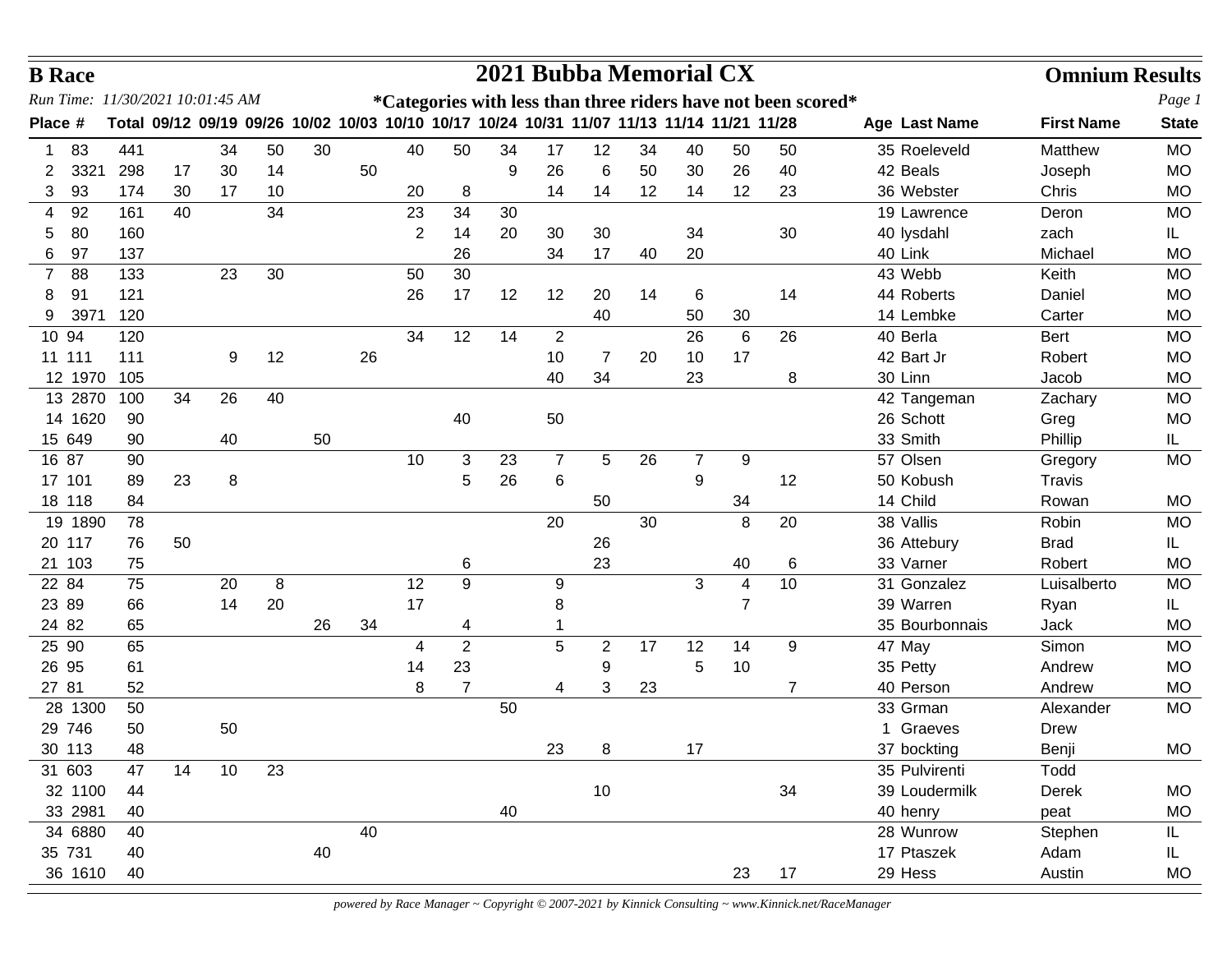| Run Time: 11/30/2021 10:01:45 AM<br>*Categories with less than three riders have not been scored*<br>Total 09/12 09/19 09/26 10/02 10/03 10/10 10/17 10/24 10/31 11/07 11/13 11/14 11/21 11/28<br>Place #<br><b>First Name</b><br>Age Last Name<br>12<br><b>MO</b><br>37 2840<br>26<br>63 Schwantner<br>38<br>James<br>17<br>38 105<br>37<br>20<br>21 Briggs<br>Robert<br>МA<br>39 3111<br>20<br>40 Dawson<br>Matthew<br>IL.<br>37<br>17<br>8<br>20<br>1 Hilliard<br>40 85<br>37<br>9<br>Phil<br><b>MO</b><br><b>Nick</b><br>41 104<br>26<br>10<br>1 Snawder<br>36<br>42 1720<br>53 Kessler<br>35<br>9<br>3<br>10<br>$\overline{2}$<br>Matt<br><b>MO</b><br>7<br>4<br>43 732<br>34<br>48 Norris<br>Carl<br>34<br>IL.<br>44 86<br>53 Martin<br>33<br>10<br>6<br>10<br>Robert<br><b>MO</b><br>6<br>$\mathbf 1$<br>45 78<br>25 Botts<br>30<br>30<br><b>MO</b><br>Petey<br>46 7150<br>Paul<br>30<br>30<br>52 Dekeersgieter<br>IL<br>23<br>47 716<br>42 Mahaffey<br>David<br>23<br>IL<br>48 7060<br>38 Shough<br>23<br>Joshua<br>23<br>IL.<br>38 Stuck<br>49 6940<br>20<br>20<br>Eric<br>IL<br>17<br>50 753<br>1 Legrand<br>Charles<br>17<br>51 4400<br>15<br>14<br>38 Mcclintock<br>Amy<br><b>MO</b><br>1<br>52 604<br>47 Nelson<br>9<br>6<br>MO<br>15<br>James<br>$\overline{7}$<br>53 1850<br>4<br>55 Dooley<br>Timothy<br><b>MO</b><br>15<br>4<br>62 Stika<br>12<br>$\overline{2}$<br>54 2960<br>Mark<br>14<br><b>MO</b><br>8<br>55 3150<br>5<br>65 Farrell<br>Craig<br><b>MO</b><br>13<br>56 7072<br>12<br>Katie<br>12<br>40 Isermann<br>IL<br>57 7100<br>10<br>10<br>29 Wunrow<br>Jacqueline<br>IL.<br>$\overline{7}$<br>3<br>63 Braet<br>10<br><b>MO</b><br>58 2890<br>Dana<br>59 6900<br>9<br>9<br>30 Matson<br>Michael<br>IL<br>60 77<br>15 Bernstein<br>9<br>5<br>Cooper<br>4<br>IA<br>61 106<br>8<br>19 Martin<br>8<br><b>MO</b><br>Johnny<br>62 3000<br>6<br>$\boldsymbol{2}$<br>8<br>56 Klages<br><b>MO</b><br>James<br>63 3370<br>60 Lewis<br>Kent<br>IL.<br>$\overline{7}$<br>7<br>5<br>64 651<br>6<br>28 Jackson<br>1<br>Dane<br>65 1810<br>46 Breslin<br>5<br>David<br><b>MO</b><br>5<br>66 3580<br>5<br>18 Jones<br>5<br>Atticus<br>$\sqrt{5}$<br>5<br>67 607<br>33 Hentrich<br>Steve<br>68 1590<br>27 Meyer<br>Stephan<br>$\mathbf{1}$<br>MO<br>4<br>5<br>69 107<br>3<br>38 Brewer<br>Daniel<br>MO<br>70 96<br>3<br>39 Chavez<br>3<br>Alejandro<br>MO<br>71 2301<br>41 Landsness<br>Eric<br>3<br>3 | <b>B</b> Race |  |  |  |  |  |  | 2021 Bubba Memorial CX |  |  |  | <b>Omnium Results</b> |              |
|------------------------------------------------------------------------------------------------------------------------------------------------------------------------------------------------------------------------------------------------------------------------------------------------------------------------------------------------------------------------------------------------------------------------------------------------------------------------------------------------------------------------------------------------------------------------------------------------------------------------------------------------------------------------------------------------------------------------------------------------------------------------------------------------------------------------------------------------------------------------------------------------------------------------------------------------------------------------------------------------------------------------------------------------------------------------------------------------------------------------------------------------------------------------------------------------------------------------------------------------------------------------------------------------------------------------------------------------------------------------------------------------------------------------------------------------------------------------------------------------------------------------------------------------------------------------------------------------------------------------------------------------------------------------------------------------------------------------------------------------------------------------------------------------------------------------------------------------------------------------------------------------------------------------------------------------------------------------------------------------------------------------------------------------------------------------------------------------------------------------------------------------------------------------------------------------------------------------------------------------------------------------------------------------------------------------------------------------------------------------------------------------------------------|---------------|--|--|--|--|--|--|------------------------|--|--|--|-----------------------|--------------|
|                                                                                                                                                                                                                                                                                                                                                                                                                                                                                                                                                                                                                                                                                                                                                                                                                                                                                                                                                                                                                                                                                                                                                                                                                                                                                                                                                                                                                                                                                                                                                                                                                                                                                                                                                                                                                                                                                                                                                                                                                                                                                                                                                                                                                                                                                                                                                                                                                  |               |  |  |  |  |  |  |                        |  |  |  |                       | Page 2       |
|                                                                                                                                                                                                                                                                                                                                                                                                                                                                                                                                                                                                                                                                                                                                                                                                                                                                                                                                                                                                                                                                                                                                                                                                                                                                                                                                                                                                                                                                                                                                                                                                                                                                                                                                                                                                                                                                                                                                                                                                                                                                                                                                                                                                                                                                                                                                                                                                                  |               |  |  |  |  |  |  |                        |  |  |  |                       | <b>State</b> |
|                                                                                                                                                                                                                                                                                                                                                                                                                                                                                                                                                                                                                                                                                                                                                                                                                                                                                                                                                                                                                                                                                                                                                                                                                                                                                                                                                                                                                                                                                                                                                                                                                                                                                                                                                                                                                                                                                                                                                                                                                                                                                                                                                                                                                                                                                                                                                                                                                  |               |  |  |  |  |  |  |                        |  |  |  |                       |              |
|                                                                                                                                                                                                                                                                                                                                                                                                                                                                                                                                                                                                                                                                                                                                                                                                                                                                                                                                                                                                                                                                                                                                                                                                                                                                                                                                                                                                                                                                                                                                                                                                                                                                                                                                                                                                                                                                                                                                                                                                                                                                                                                                                                                                                                                                                                                                                                                                                  |               |  |  |  |  |  |  |                        |  |  |  |                       |              |
|                                                                                                                                                                                                                                                                                                                                                                                                                                                                                                                                                                                                                                                                                                                                                                                                                                                                                                                                                                                                                                                                                                                                                                                                                                                                                                                                                                                                                                                                                                                                                                                                                                                                                                                                                                                                                                                                                                                                                                                                                                                                                                                                                                                                                                                                                                                                                                                                                  |               |  |  |  |  |  |  |                        |  |  |  |                       |              |
|                                                                                                                                                                                                                                                                                                                                                                                                                                                                                                                                                                                                                                                                                                                                                                                                                                                                                                                                                                                                                                                                                                                                                                                                                                                                                                                                                                                                                                                                                                                                                                                                                                                                                                                                                                                                                                                                                                                                                                                                                                                                                                                                                                                                                                                                                                                                                                                                                  |               |  |  |  |  |  |  |                        |  |  |  |                       |              |
|                                                                                                                                                                                                                                                                                                                                                                                                                                                                                                                                                                                                                                                                                                                                                                                                                                                                                                                                                                                                                                                                                                                                                                                                                                                                                                                                                                                                                                                                                                                                                                                                                                                                                                                                                                                                                                                                                                                                                                                                                                                                                                                                                                                                                                                                                                                                                                                                                  |               |  |  |  |  |  |  |                        |  |  |  |                       |              |
|                                                                                                                                                                                                                                                                                                                                                                                                                                                                                                                                                                                                                                                                                                                                                                                                                                                                                                                                                                                                                                                                                                                                                                                                                                                                                                                                                                                                                                                                                                                                                                                                                                                                                                                                                                                                                                                                                                                                                                                                                                                                                                                                                                                                                                                                                                                                                                                                                  |               |  |  |  |  |  |  |                        |  |  |  |                       |              |
|                                                                                                                                                                                                                                                                                                                                                                                                                                                                                                                                                                                                                                                                                                                                                                                                                                                                                                                                                                                                                                                                                                                                                                                                                                                                                                                                                                                                                                                                                                                                                                                                                                                                                                                                                                                                                                                                                                                                                                                                                                                                                                                                                                                                                                                                                                                                                                                                                  |               |  |  |  |  |  |  |                        |  |  |  |                       |              |
|                                                                                                                                                                                                                                                                                                                                                                                                                                                                                                                                                                                                                                                                                                                                                                                                                                                                                                                                                                                                                                                                                                                                                                                                                                                                                                                                                                                                                                                                                                                                                                                                                                                                                                                                                                                                                                                                                                                                                                                                                                                                                                                                                                                                                                                                                                                                                                                                                  |               |  |  |  |  |  |  |                        |  |  |  |                       |              |
|                                                                                                                                                                                                                                                                                                                                                                                                                                                                                                                                                                                                                                                                                                                                                                                                                                                                                                                                                                                                                                                                                                                                                                                                                                                                                                                                                                                                                                                                                                                                                                                                                                                                                                                                                                                                                                                                                                                                                                                                                                                                                                                                                                                                                                                                                                                                                                                                                  |               |  |  |  |  |  |  |                        |  |  |  |                       |              |
|                                                                                                                                                                                                                                                                                                                                                                                                                                                                                                                                                                                                                                                                                                                                                                                                                                                                                                                                                                                                                                                                                                                                                                                                                                                                                                                                                                                                                                                                                                                                                                                                                                                                                                                                                                                                                                                                                                                                                                                                                                                                                                                                                                                                                                                                                                                                                                                                                  |               |  |  |  |  |  |  |                        |  |  |  |                       |              |
|                                                                                                                                                                                                                                                                                                                                                                                                                                                                                                                                                                                                                                                                                                                                                                                                                                                                                                                                                                                                                                                                                                                                                                                                                                                                                                                                                                                                                                                                                                                                                                                                                                                                                                                                                                                                                                                                                                                                                                                                                                                                                                                                                                                                                                                                                                                                                                                                                  |               |  |  |  |  |  |  |                        |  |  |  |                       |              |
|                                                                                                                                                                                                                                                                                                                                                                                                                                                                                                                                                                                                                                                                                                                                                                                                                                                                                                                                                                                                                                                                                                                                                                                                                                                                                                                                                                                                                                                                                                                                                                                                                                                                                                                                                                                                                                                                                                                                                                                                                                                                                                                                                                                                                                                                                                                                                                                                                  |               |  |  |  |  |  |  |                        |  |  |  |                       |              |
|                                                                                                                                                                                                                                                                                                                                                                                                                                                                                                                                                                                                                                                                                                                                                                                                                                                                                                                                                                                                                                                                                                                                                                                                                                                                                                                                                                                                                                                                                                                                                                                                                                                                                                                                                                                                                                                                                                                                                                                                                                                                                                                                                                                                                                                                                                                                                                                                                  |               |  |  |  |  |  |  |                        |  |  |  |                       |              |
|                                                                                                                                                                                                                                                                                                                                                                                                                                                                                                                                                                                                                                                                                                                                                                                                                                                                                                                                                                                                                                                                                                                                                                                                                                                                                                                                                                                                                                                                                                                                                                                                                                                                                                                                                                                                                                                                                                                                                                                                                                                                                                                                                                                                                                                                                                                                                                                                                  |               |  |  |  |  |  |  |                        |  |  |  |                       |              |
|                                                                                                                                                                                                                                                                                                                                                                                                                                                                                                                                                                                                                                                                                                                                                                                                                                                                                                                                                                                                                                                                                                                                                                                                                                                                                                                                                                                                                                                                                                                                                                                                                                                                                                                                                                                                                                                                                                                                                                                                                                                                                                                                                                                                                                                                                                                                                                                                                  |               |  |  |  |  |  |  |                        |  |  |  |                       |              |
|                                                                                                                                                                                                                                                                                                                                                                                                                                                                                                                                                                                                                                                                                                                                                                                                                                                                                                                                                                                                                                                                                                                                                                                                                                                                                                                                                                                                                                                                                                                                                                                                                                                                                                                                                                                                                                                                                                                                                                                                                                                                                                                                                                                                                                                                                                                                                                                                                  |               |  |  |  |  |  |  |                        |  |  |  |                       |              |
|                                                                                                                                                                                                                                                                                                                                                                                                                                                                                                                                                                                                                                                                                                                                                                                                                                                                                                                                                                                                                                                                                                                                                                                                                                                                                                                                                                                                                                                                                                                                                                                                                                                                                                                                                                                                                                                                                                                                                                                                                                                                                                                                                                                                                                                                                                                                                                                                                  |               |  |  |  |  |  |  |                        |  |  |  |                       |              |
|                                                                                                                                                                                                                                                                                                                                                                                                                                                                                                                                                                                                                                                                                                                                                                                                                                                                                                                                                                                                                                                                                                                                                                                                                                                                                                                                                                                                                                                                                                                                                                                                                                                                                                                                                                                                                                                                                                                                                                                                                                                                                                                                                                                                                                                                                                                                                                                                                  |               |  |  |  |  |  |  |                        |  |  |  |                       |              |
|                                                                                                                                                                                                                                                                                                                                                                                                                                                                                                                                                                                                                                                                                                                                                                                                                                                                                                                                                                                                                                                                                                                                                                                                                                                                                                                                                                                                                                                                                                                                                                                                                                                                                                                                                                                                                                                                                                                                                                                                                                                                                                                                                                                                                                                                                                                                                                                                                  |               |  |  |  |  |  |  |                        |  |  |  |                       |              |
|                                                                                                                                                                                                                                                                                                                                                                                                                                                                                                                                                                                                                                                                                                                                                                                                                                                                                                                                                                                                                                                                                                                                                                                                                                                                                                                                                                                                                                                                                                                                                                                                                                                                                                                                                                                                                                                                                                                                                                                                                                                                                                                                                                                                                                                                                                                                                                                                                  |               |  |  |  |  |  |  |                        |  |  |  |                       |              |
|                                                                                                                                                                                                                                                                                                                                                                                                                                                                                                                                                                                                                                                                                                                                                                                                                                                                                                                                                                                                                                                                                                                                                                                                                                                                                                                                                                                                                                                                                                                                                                                                                                                                                                                                                                                                                                                                                                                                                                                                                                                                                                                                                                                                                                                                                                                                                                                                                  |               |  |  |  |  |  |  |                        |  |  |  |                       |              |
|                                                                                                                                                                                                                                                                                                                                                                                                                                                                                                                                                                                                                                                                                                                                                                                                                                                                                                                                                                                                                                                                                                                                                                                                                                                                                                                                                                                                                                                                                                                                                                                                                                                                                                                                                                                                                                                                                                                                                                                                                                                                                                                                                                                                                                                                                                                                                                                                                  |               |  |  |  |  |  |  |                        |  |  |  |                       |              |
|                                                                                                                                                                                                                                                                                                                                                                                                                                                                                                                                                                                                                                                                                                                                                                                                                                                                                                                                                                                                                                                                                                                                                                                                                                                                                                                                                                                                                                                                                                                                                                                                                                                                                                                                                                                                                                                                                                                                                                                                                                                                                                                                                                                                                                                                                                                                                                                                                  |               |  |  |  |  |  |  |                        |  |  |  |                       |              |
|                                                                                                                                                                                                                                                                                                                                                                                                                                                                                                                                                                                                                                                                                                                                                                                                                                                                                                                                                                                                                                                                                                                                                                                                                                                                                                                                                                                                                                                                                                                                                                                                                                                                                                                                                                                                                                                                                                                                                                                                                                                                                                                                                                                                                                                                                                                                                                                                                  |               |  |  |  |  |  |  |                        |  |  |  |                       |              |
|                                                                                                                                                                                                                                                                                                                                                                                                                                                                                                                                                                                                                                                                                                                                                                                                                                                                                                                                                                                                                                                                                                                                                                                                                                                                                                                                                                                                                                                                                                                                                                                                                                                                                                                                                                                                                                                                                                                                                                                                                                                                                                                                                                                                                                                                                                                                                                                                                  |               |  |  |  |  |  |  |                        |  |  |  |                       |              |
|                                                                                                                                                                                                                                                                                                                                                                                                                                                                                                                                                                                                                                                                                                                                                                                                                                                                                                                                                                                                                                                                                                                                                                                                                                                                                                                                                                                                                                                                                                                                                                                                                                                                                                                                                                                                                                                                                                                                                                                                                                                                                                                                                                                                                                                                                                                                                                                                                  |               |  |  |  |  |  |  |                        |  |  |  |                       |              |
|                                                                                                                                                                                                                                                                                                                                                                                                                                                                                                                                                                                                                                                                                                                                                                                                                                                                                                                                                                                                                                                                                                                                                                                                                                                                                                                                                                                                                                                                                                                                                                                                                                                                                                                                                                                                                                                                                                                                                                                                                                                                                                                                                                                                                                                                                                                                                                                                                  |               |  |  |  |  |  |  |                        |  |  |  |                       |              |
|                                                                                                                                                                                                                                                                                                                                                                                                                                                                                                                                                                                                                                                                                                                                                                                                                                                                                                                                                                                                                                                                                                                                                                                                                                                                                                                                                                                                                                                                                                                                                                                                                                                                                                                                                                                                                                                                                                                                                                                                                                                                                                                                                                                                                                                                                                                                                                                                                  |               |  |  |  |  |  |  |                        |  |  |  |                       |              |
|                                                                                                                                                                                                                                                                                                                                                                                                                                                                                                                                                                                                                                                                                                                                                                                                                                                                                                                                                                                                                                                                                                                                                                                                                                                                                                                                                                                                                                                                                                                                                                                                                                                                                                                                                                                                                                                                                                                                                                                                                                                                                                                                                                                                                                                                                                                                                                                                                  |               |  |  |  |  |  |  |                        |  |  |  |                       |              |
|                                                                                                                                                                                                                                                                                                                                                                                                                                                                                                                                                                                                                                                                                                                                                                                                                                                                                                                                                                                                                                                                                                                                                                                                                                                                                                                                                                                                                                                                                                                                                                                                                                                                                                                                                                                                                                                                                                                                                                                                                                                                                                                                                                                                                                                                                                                                                                                                                  |               |  |  |  |  |  |  |                        |  |  |  |                       |              |
|                                                                                                                                                                                                                                                                                                                                                                                                                                                                                                                                                                                                                                                                                                                                                                                                                                                                                                                                                                                                                                                                                                                                                                                                                                                                                                                                                                                                                                                                                                                                                                                                                                                                                                                                                                                                                                                                                                                                                                                                                                                                                                                                                                                                                                                                                                                                                                                                                  |               |  |  |  |  |  |  |                        |  |  |  |                       |              |
|                                                                                                                                                                                                                                                                                                                                                                                                                                                                                                                                                                                                                                                                                                                                                                                                                                                                                                                                                                                                                                                                                                                                                                                                                                                                                                                                                                                                                                                                                                                                                                                                                                                                                                                                                                                                                                                                                                                                                                                                                                                                                                                                                                                                                                                                                                                                                                                                                  |               |  |  |  |  |  |  |                        |  |  |  |                       |              |
|                                                                                                                                                                                                                                                                                                                                                                                                                                                                                                                                                                                                                                                                                                                                                                                                                                                                                                                                                                                                                                                                                                                                                                                                                                                                                                                                                                                                                                                                                                                                                                                                                                                                                                                                                                                                                                                                                                                                                                                                                                                                                                                                                                                                                                                                                                                                                                                                                  |               |  |  |  |  |  |  |                        |  |  |  |                       |              |
|                                                                                                                                                                                                                                                                                                                                                                                                                                                                                                                                                                                                                                                                                                                                                                                                                                                                                                                                                                                                                                                                                                                                                                                                                                                                                                                                                                                                                                                                                                                                                                                                                                                                                                                                                                                                                                                                                                                                                                                                                                                                                                                                                                                                                                                                                                                                                                                                                  |               |  |  |  |  |  |  |                        |  |  |  |                       |              |
|                                                                                                                                                                                                                                                                                                                                                                                                                                                                                                                                                                                                                                                                                                                                                                                                                                                                                                                                                                                                                                                                                                                                                                                                                                                                                                                                                                                                                                                                                                                                                                                                                                                                                                                                                                                                                                                                                                                                                                                                                                                                                                                                                                                                                                                                                                                                                                                                                  |               |  |  |  |  |  |  |                        |  |  |  |                       |              |
| 25 Gainer                                                                                                                                                                                                                                                                                                                                                                                                                                                                                                                                                                                                                                                                                                                                                                                                                                                                                                                                                                                                                                                                                                                                                                                                                                                                                                                                                                                                                                                                                                                                                                                                                                                                                                                                                                                                                                                                                                                                                                                                                                                                                                                                                                                                                                                                                                                                                                                                        | 72 675        |  |  |  |  |  |  |                        |  |  |  | <b>Brian</b>          |              |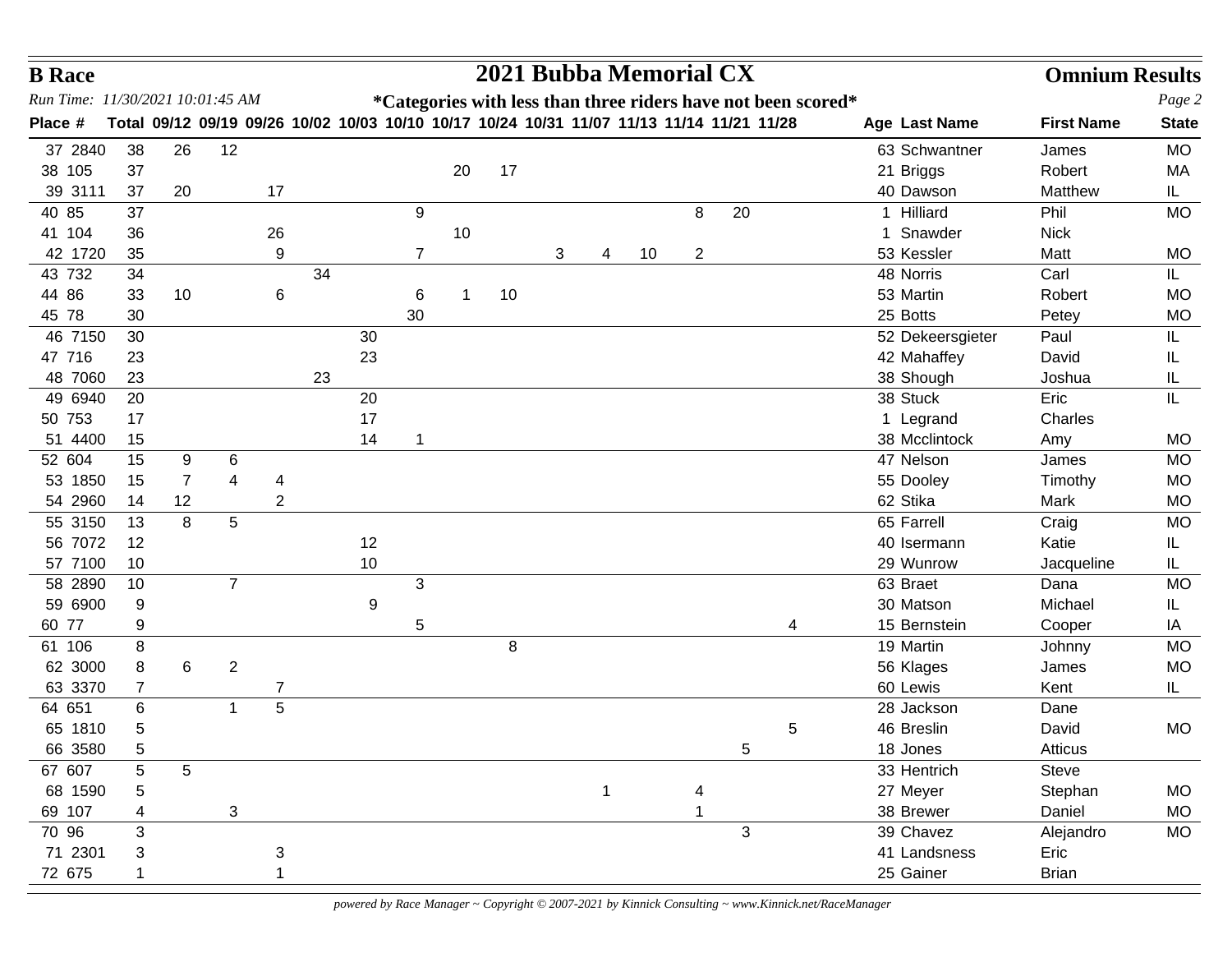| <b>A</b> Race                    |     |     |          |                                                                                           |    |    |    |    |    | 2021 Bubba Memorial CX |    |    |    |    |    |                                                               | <b>Omnium Results</b> |              |
|----------------------------------|-----|-----|----------|-------------------------------------------------------------------------------------------|----|----|----|----|----|------------------------|----|----|----|----|----|---------------------------------------------------------------|-----------------------|--------------|
| Run Time: 11/30/2021 10:01:45 AM |     |     |          |                                                                                           |    |    |    |    |    |                        |    |    |    |    |    | *Categories with less than three riders have not been scored* |                       | Page 1       |
| Place #                          |     |     |          | Total 09/12 09/19 09/26 10/02 10/03 10/10 10/17 10/24 10/31 11/07 11/13 11/14 11/21 11/28 |    |    |    |    |    |                        |    |    |    |    |    | Age Last Name                                                 | <b>First Name</b>     | <b>State</b> |
| 4                                |     | 330 | 50       | 50                                                                                        |    |    | 40 |    |    | 40                     | 50 | 50 |    |    | 50 | 43 Miller                                                     | Daniel                | <b>MO</b>    |
| 8<br>$\overline{2}$              |     | 308 | 26       | 34                                                                                        |    |    |    | 50 | 50 | 30                     | 34 |    | 50 |    | 34 | 54 Harre                                                      | Chris                 | <b>MO</b>    |
| 3<br>3                           | 297 |     | 34       | 30                                                                                        |    |    | 50 |    | 40 | 23                     | 40 |    |    | 40 | 40 | 38 Clark                                                      | Devin                 | <b>MO</b>    |
| 2800<br>4                        | 238 |     | 26<br>50 |                                                                                           |    |    | 30 |    | 34 | 34                     |    |    | 34 | 30 |    | 29 Kukla                                                      | <b>Brian</b>          | <b>MO</b>    |
| $\overline{7}$<br>5              | 227 |     |          |                                                                                           |    |    | 20 | 40 | 23 | 20                     |    | 34 | 26 | 34 | 30 | 38 Hynes                                                      | Matthew               | <b>MO</b>    |
| 2930<br>6                        | 220 |     | 40       | 40                                                                                        |    |    |    |    | 30 |                        | 30 | 40 | 40 |    |    | 29 Okenfuss                                                   | Jon                   | <b>MO</b>    |
| $6\phantom{1}6$<br>7             |     | 196 | 20       | 23                                                                                        |    |    | 23 | 34 | 20 |                        | 26 | 30 | 20 |    |    | 51 Morgan                                                     | Michael               | <b>MO</b>    |
| 13<br>8                          | 177 |     | 14       | 17                                                                                        |    |    |    | 26 |    | 14                     | 23 | 26 | 17 | 20 | 20 | 33 Grman                                                      | Alexander             | <b>MO</b>    |
| 5<br>9                           | 164 |     |          |                                                                                           |    |    | 26 | 30 | 17 | 17                     | 17 | 20 | 14 | 23 |    | 49 Cooper                                                     | Craig                 | <b>MO</b>    |
| 10 15                            |     | 149 | 30<br>40 |                                                                                           |    |    |    |    |    | 26                     |    |    | 30 |    | 23 | 37 Hartzel                                                    | lan                   | <b>MO</b>    |
| 11 <sub>2</sub>                  | 134 |     | 30       | 26                                                                                        |    |    |    |    | 26 |                        |    |    |    | 26 | 26 | 46 Johnson                                                    | Joshua                | <b>MO</b>    |
| 12 3280                          |     | 90  | 14       | 14                                                                                        |    |    |    |    | 10 |                        | 9  | 17 | 12 |    | 14 | 40 Gatto                                                      | Vince                 | <b>MO</b>    |
| 13 2980                          |     | 73  |          |                                                                                           |    |    |    | 23 |    |                        | 10 |    | 23 |    | 17 | 40 henry                                                      | peat                  | <b>MO</b>    |
| 14 3130                          |     | 63  | 20<br>23 | 20                                                                                        |    |    |    |    |    |                        |    |    |    |    |    | 41 Dust                                                       | Anthony               | IL.          |
| 15 10                            |     | 50  |          |                                                                                           |    |    |    |    |    |                        |    |    |    | 50 |    | 33 Smith                                                      | Phillip               | IL.          |
| 16 12                            |     | 50  |          |                                                                                           |    |    |    |    |    | 50                     |    |    |    |    |    | 39 Hartzel                                                    | Stephen               | <b>OR</b>    |
| 17 6970                          |     | 50  |          |                                                                                           |    | 50 |    |    |    |                        |    |    |    |    |    | 48 Cavoto Jr                                                  | PJ                    |              |
| 18 723                           |     | 50  |          |                                                                                           | 50 |    |    |    |    |                        |    |    |    |    |    | 30 Jack                                                       | Rory                  |              |
| 19 7800                          |     | 48  |          |                                                                                           |    |    |    | 14 | 14 |                        | 20 |    |    |    |    | 25 Botts                                                      | Petey                 | <b>MO</b>    |
| 20 714                           |     | 40  |          |                                                                                           |    | 40 |    |    |    |                        |    |    |    |    |    | 18 Rogers                                                     | Owen                  | <b>OR</b>    |
| 21 724                           |     | 40  |          |                                                                                           | 40 |    |    |    |    |                        |    |    |    |    |    | 18 Swinand                                                    | Peter                 |              |
| 22 17                            |     | 35  |          |                                                                                           |    |    |    |    |    |                        | 12 | 23 |    |    |    | 40 Langworthy                                                 | Jonathan              | <b>MO</b>    |
| 23 1                             |     | 34  |          |                                                                                           |    |    | 34 |    |    |                        |    |    |    |    |    | 38 Boyce                                                      | Wesley                | <b>MO</b>    |
| 24 715                           |     | 34  |          |                                                                                           |    | 34 |    |    |    |                        |    |    |    |    |    | 52 Dekeersgieter                                              | Paul                  | IL           |
| 25 725                           |     | 34  |          |                                                                                           | 34 |    |    |    |    |                        |    |    |    |    |    | 26 Bloyd-Peshkin                                              | Jeremy                |              |
| 26 16                            |     | 34  | 34       |                                                                                           |    |    |    |    |    |                        |    |    |    |    |    | 19 Child                                                      | Orion                 | <b>MO</b>    |
| 27 2861                          |     | 34  | 17<br>17 |                                                                                           |    |    |    |    |    |                        |    |    |    |    |    | 41 Sweeney                                                    | Doug                  | MO           |
| 28 7071                          |     | 30  |          |                                                                                           |    | 30 |    |    |    |                        |    |    |    |    |    | 40 Isermann                                                   | Katie                 | IL           |
| 29 726                           |     | 30  |          |                                                                                           | 30 |    |    |    |    |                        |    |    |    |    |    | 21 Fitzgerald                                                 | Joshua                |              |
| 30 727                           |     | 26  |          |                                                                                           | 26 |    |    |    |    |                        |    |    |    |    |    | 32 Tuneberg                                                   | Ross                  | IL           |
| 31 728                           |     | 23  |          |                                                                                           | 23 |    |    |    |    |                        |    |    |    |    |    | 42 Richardson                                                 | Kevin                 | IL.          |
| 32 631                           |     | 23  | 23       |                                                                                           |    |    |    |    |    |                        |    |    |    |    |    | 16 Child                                                      | Asa                   | <b>MO</b>    |
| 33 14                            |     | 21  | 9        | 12                                                                                        |    |    |    |    |    |                        |    |    |    |    |    | 41 Peipert                                                    | Scott                 | IL.          |
| 34 2880                          |     | 20  |          |                                                                                           |    |    |    | 20 |    |                        |    |    |    |    |    | 52 Bobelak                                                    | Michael               | <b>MO</b>    |
| 35 729                           |     | 20  |          |                                                                                           | 20 |    |    |    |    |                        |    |    |    |    |    | 54 Swinand                                                    | Paul                  | IL.          |
| 36 11                            |     | 17  |          |                                                                                           |    |    |    | 17 |    |                        |    |    |    |    |    | 39 Loudermilk                                                 | Derek                 | MO           |